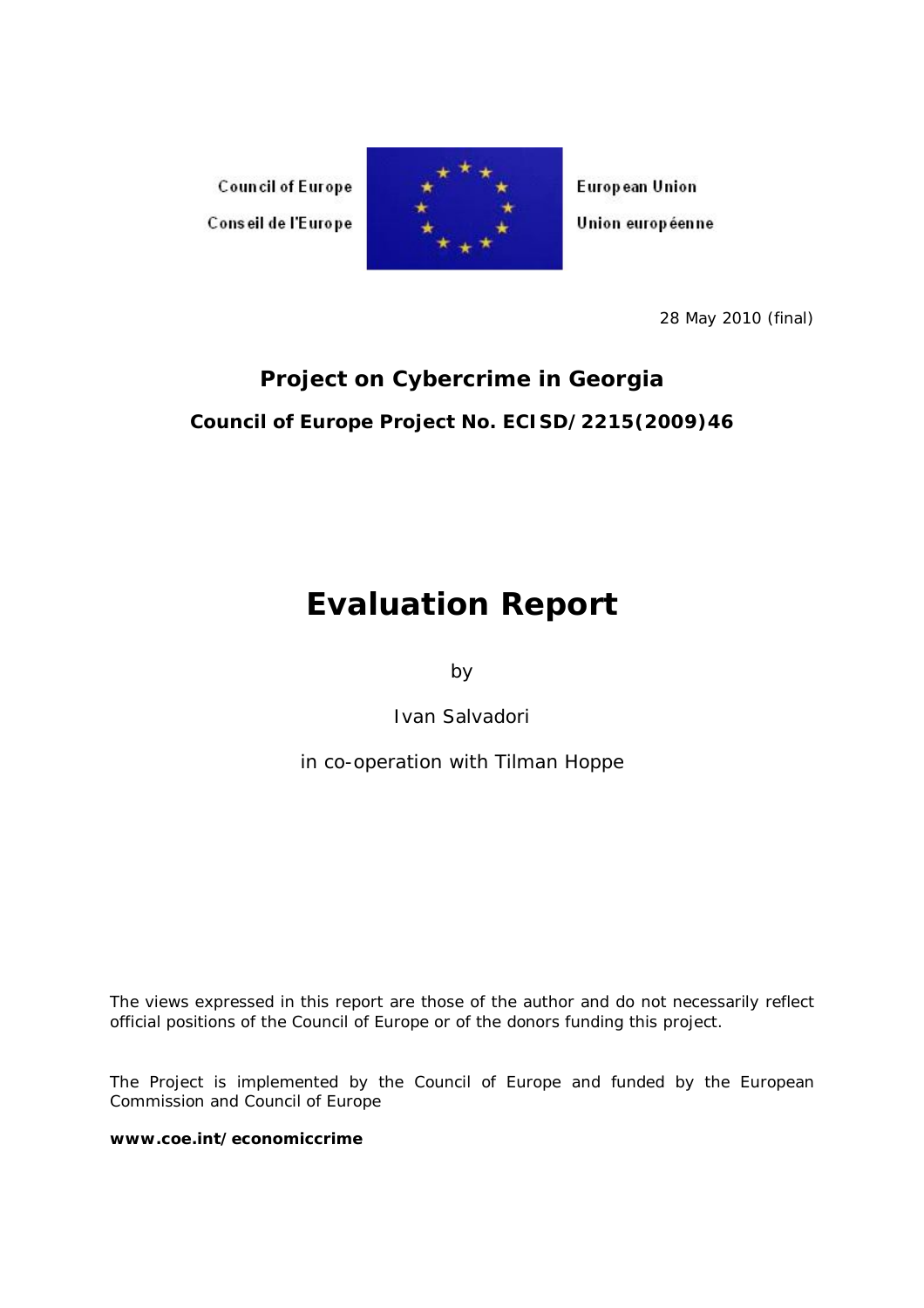# **Table of Contents**

| 1.   | <b>Summary and Recommendations</b> | 3  |
|------|------------------------------------|----|
| 2.   | Project Impact                     | 6  |
| 2.1. | Outputs 1: Legislation             | 6  |
| 2.2. | Output 2: Training                 | 7  |
| 2.3. | Output 3: Institution building     | 8  |
| 2.4. | Output 4: LEA/ISP co-operation     | 9  |
| 2.5. | Impact beyond cybercrime           | 9  |
| 2.6. | Sustainability                     | 9  |
|      |                                    |    |
| 3.   | <b>Project Design</b>              | 11 |
| 4.   | <b>Project Delivery</b>            | 13 |
| 4.1. | <b>External Factors</b>            | 15 |
| 5.   | <b>Annexes</b>                     | 16 |
| 5.1. | <b>Evaluation Assignment</b>       | 16 |
| 5.2. | Methodology                        | 19 |
| 5.3. | Meetings/Interviews                | 20 |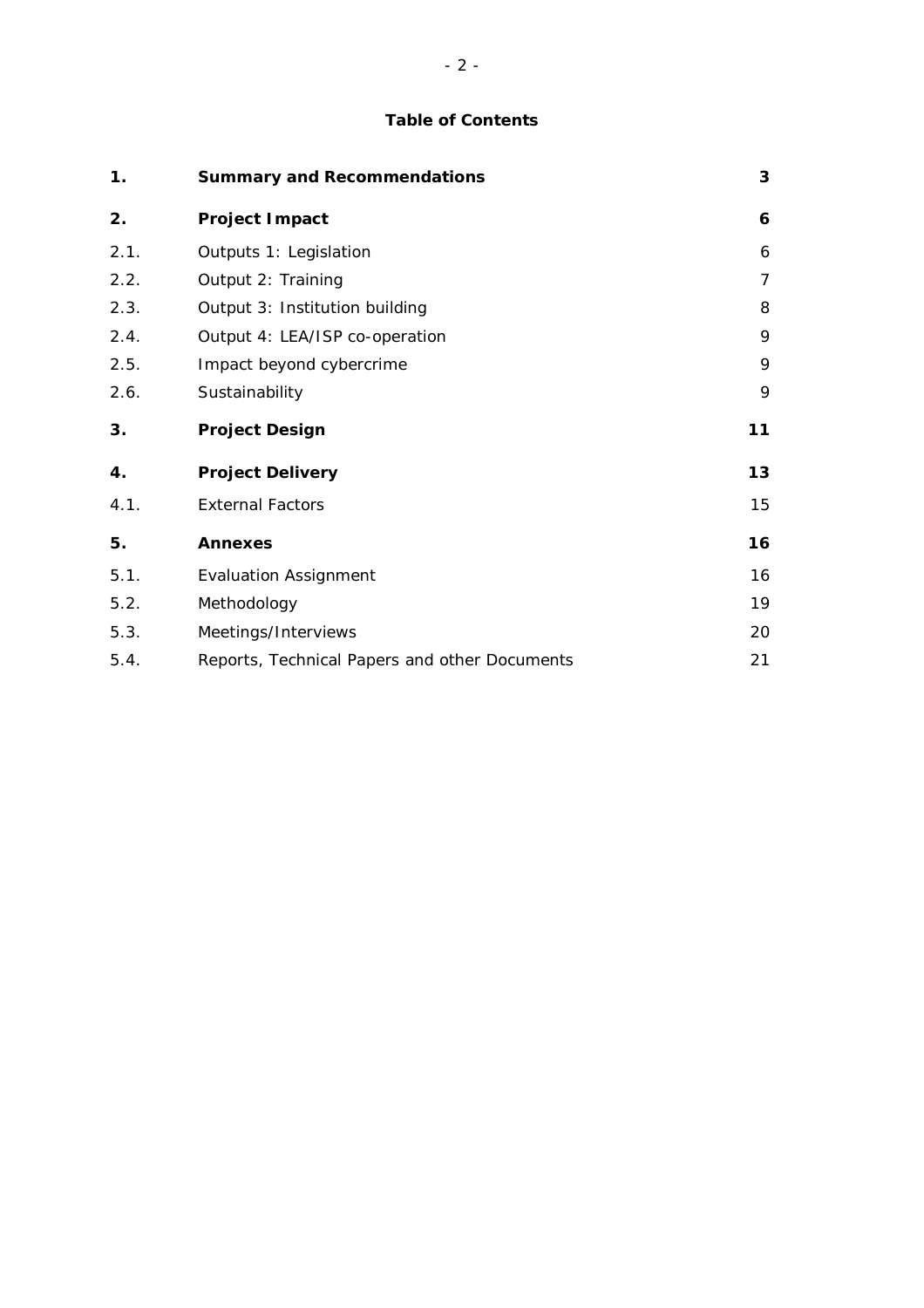## **1. Summary and Recommendations**

The project has reached substantial **impact** in a very short time compared to other technical assistance projects: According to the indicators of the workplan, all results have been fully achieved.

Under **Output 1,** two draft laws will be adopted soon, bringing the Georgian legal system virtually in line with the Council of Europe and the European Union standards on cybercrime and protection of personal data. These two laws will bring along a major advancement as many core regulations hitherto are missing in Georgia.

As for **Output 2**, the project developed comprehensive and professional training material including training curricula for judges, prosecutors and investigators. According to the trainees, the material remains a bit general and should be adapted more specifically to the Georgian legal system. Some staff has already been trained as trainers and should be able to transfer their experience to other judges and prosecutors dealing with cybercrime and digital evidence. The sustainability of the impact of this Output depends on the extent, to which the beneficiary will carry out initial and in-service training in line with the "Concept on cybercrime training for judges and prosecutors", developed by the Council of Europe. A possible need on the part of law enforcement agencies (LAE) and internet service providers (ISP) for training on the procedures of cooperation should also be taken into account.

The project delivered all proposals foreseen under **Output 3**. The practical impact of these proposals still needs to be unfolded. The cybercrime unit (including the 24/7 contact point) was formally established. However, its practical implementation depends on the adoption of the cybercrime law under Output 1. The cybercrime unit should be supported by a strategy on the available means to systematically fight cybercrime. Adequate advanced hard- and software is still not available to the cybercrime unit (a need, a future possible extension or follow-up project should take into account). As soon as the necessary technical tools are available, the staff will need specialised training courses to take full advantage of such tools.

As a result of the project's efforts under **Output 4**, ISP and LEA formally signed a Memorandum of Understanding ("Principles of Cooperation"). The Memorandum is mostly in line with the Council of Europe guidelines and will be an acceptable tool to give LEA and the judiciary access to the necessary data.

In order to achieve full **sustainability** of the project's impact, the beneficiary should take the following steps:

Adopt the draft law implementing the Cybercrime Convention and the draft law on data protection as soon as possible.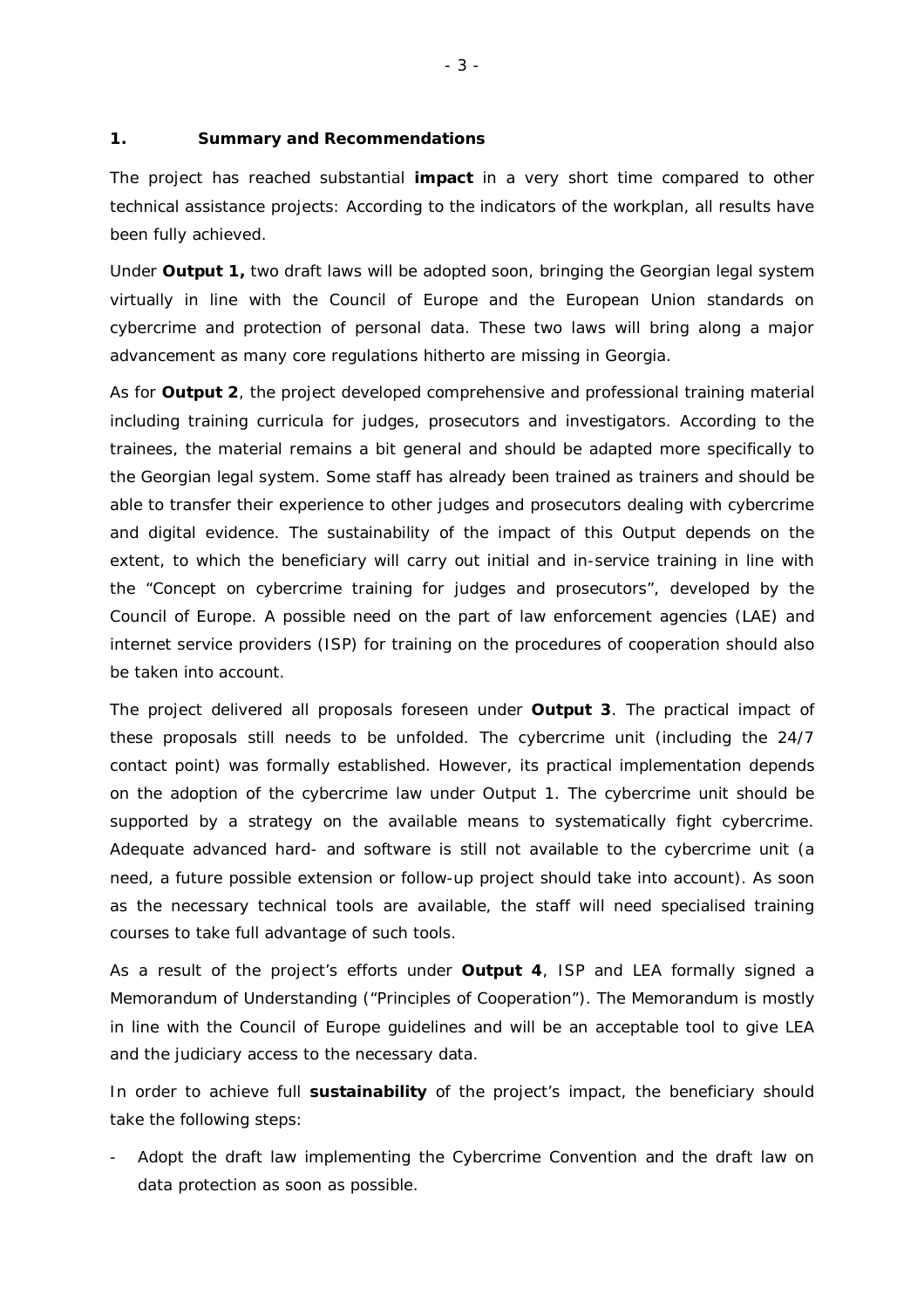- Based on the adopted law, implement the cybercrime unit and a 24/7 contact point.
- Develop a strategy on cybercrime and on cyber security in view of implementing the Convention on Cybercrime.
- Further adapt the training material to the specific Georgian legal and technical structure.
- Apply the "Concept on cybercrime training" to train all staff dealing with cybercrime and digital evidence.

Additional outside advice and support would be a significant factor for the success of the above-mentioned measures, as the introduction of cybercrime standards is new to the beneficiary:

- Advice and support on the procurement of the necessary hard- and software tools for cybercrime investigation.
- Follow-up training on the implementation and use of such new technical tools.
- Advice on best practices for the daily work of a 24/7 contact point and a cybercrime unit.
- Training for ISP on the new legislation and the new Memorandum.
- Advice on the cybercrime and cyber security strategies.
- Plan study visits by members of the new cybercrime unit to comparable foreign units to enhance international co-operation and to share experiences on best practices.

The **project design** properly covers the four major needs of Georgia in the fight against cybercrime. The project was designed in response to an urgent need for legal and technical countermeasures against cybercrime and cyber-attacks, such as those happening immediately before the war in 2008; fortunately, the donor made it possible for the project to be quickly in place by making funds available on very short notice. The tight timeframe reflects the urgency; however, it might seem too ambitious, in one year's time: a) to plan a full legislative process from assessing the legislative needs; b) to draft a complex law and to adopt it in Parliament and c) to plan further Outputs based on the passage of this legislation. Besides a more extended timeframe, future projects might want to consider the above-mentioned additional advice and support when drafting a timeframe. To facilitate cooperation between LEA and ISP, it might be worth considering including trainings for LEA and ISP on new cybercrime and personal data legislation and agreements. The project could have also included under Output 2 the drafting of a training strategy, which would complement the training policy and which would show, how and within what timeframe all criminal law judges, prosecutors and investigators, or most of them, from all Georgian regions will be trained on cybercrime and digital evidence. Such a comparatively small strategic step would already enhance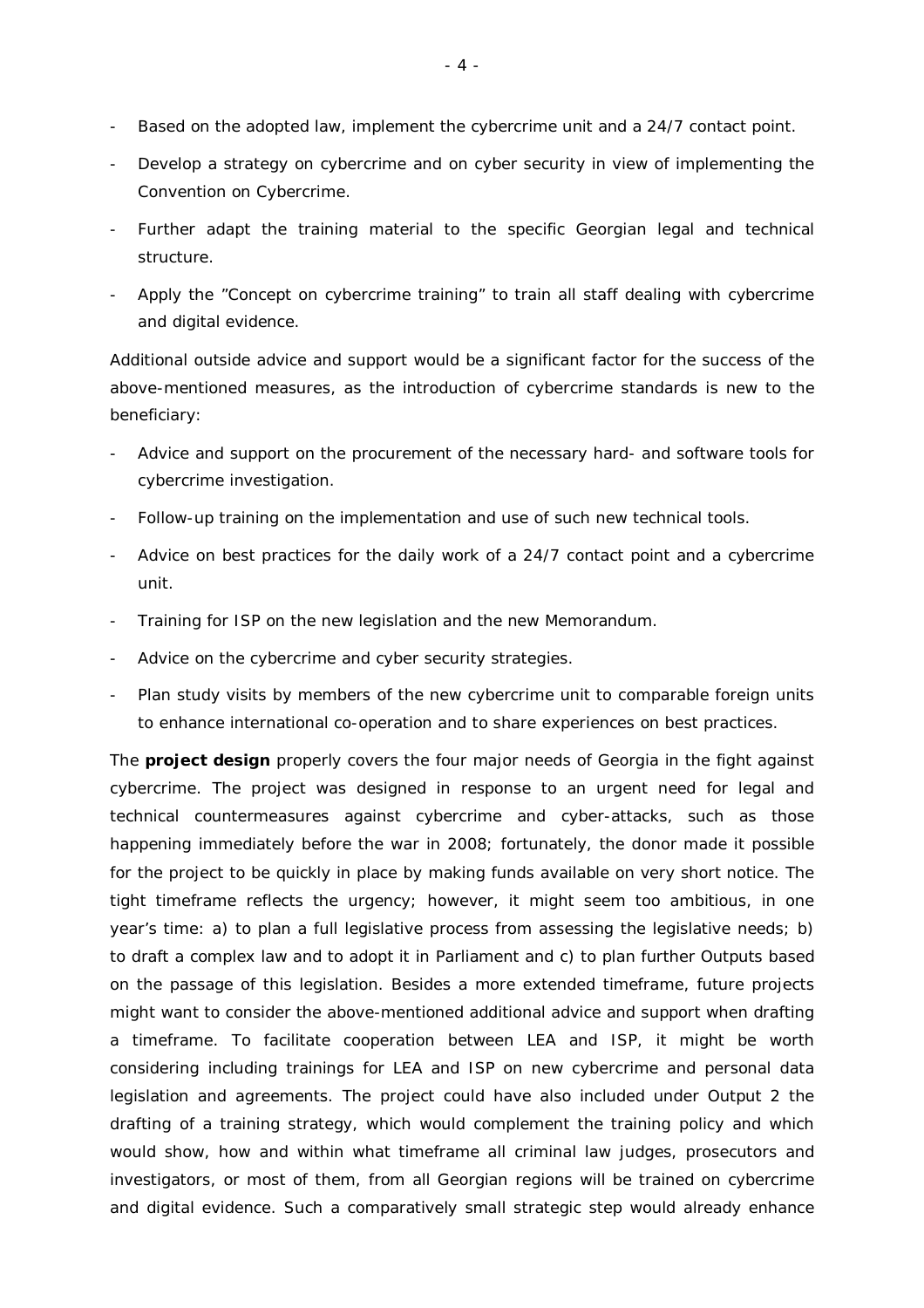the sustainability of the training materials' impact. Besides, the indicators of "results" could have been a little more detailed and point beyond the mere delivery of outputs to their impact.

The project team **delivered** the Outputs in a professional manner and in close cooperation with the EU Delegation in Georgia and the beneficiary. The project team was located in Strasbourg and no long-term advisor was present in Tbilisi; however, this seems not to have been a problem, as the project team constantly communicated with and regularly visited the counterparts. Thanks also to the continuous support and active participation of the local EU Delegation, all activities were carried out as scheduled; in some cases more activities than initially planned.

As an **overall assessment** the project helped the beneficiary to take a big and decisive step towards fighting cybercrime and protecting personal data in line with the international standards, and provides a solid basis for further measures. As fighting cybercrime depends to a great extent on international co-operation, similar successful projects would be desirable, wherever states do not fully comply yet with the Convention on Cybercrime.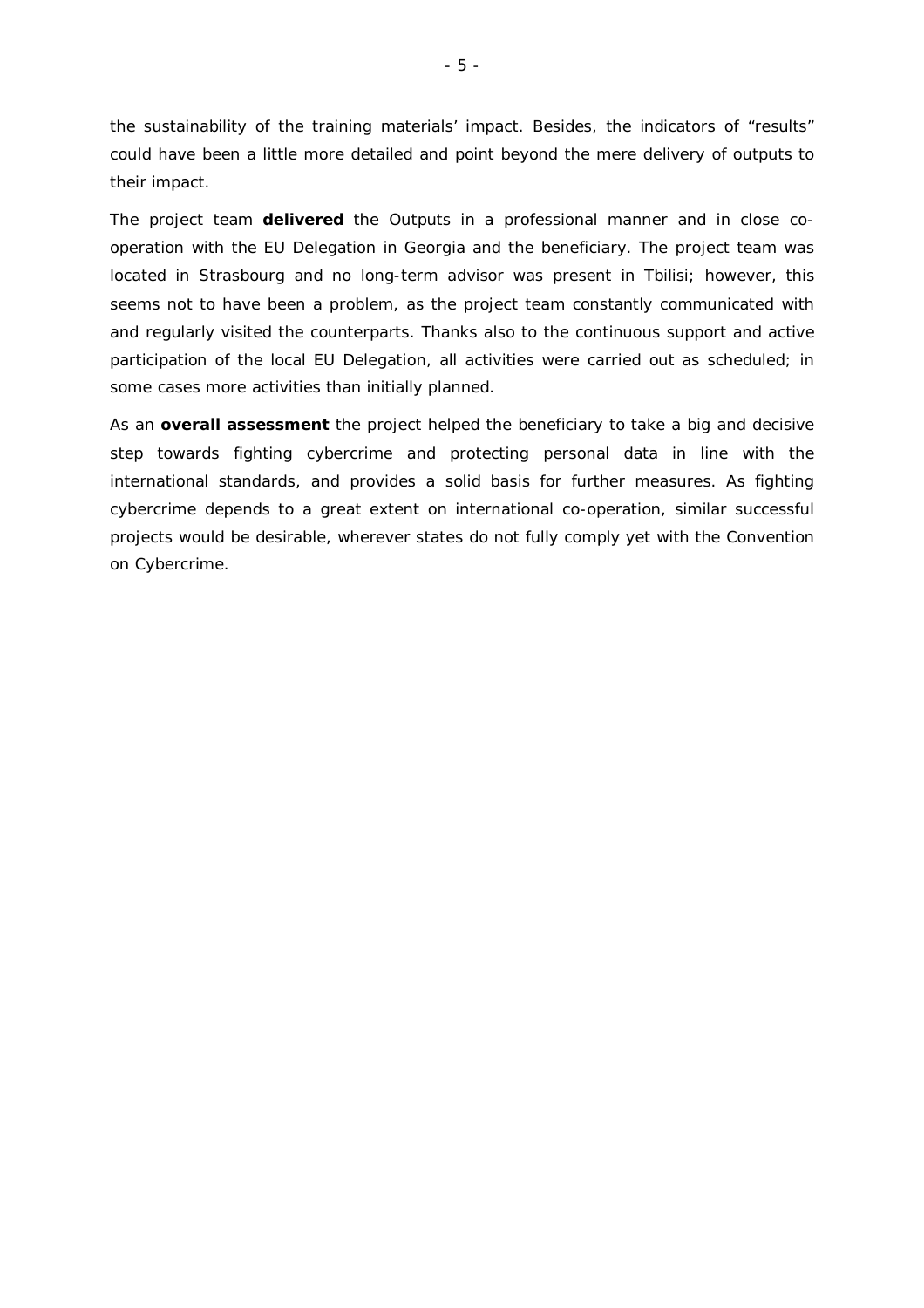## **2. Project Impact**

#### 2.1. Outputs 1: Legislation

*"Indicator of Result: Legislative proposals will be available to bring Georgian legislation fully in line with the Convention on Cybercrime and related European standards on data protection"*

The most relevant impact of the project was achieved under Output 1. The final draft laws on **cybercrime** and on personal data protection are virtually consistent with the Council of Europe and the European Union standards on cybercrime and on protection of personal data. Both legislative drafts are ready for adoption by Parliament, which is expected in June-July 2010. In the meantime, the Ministry of Foreign Affairs of Georgia has already started the ratification process of the Convention on Cybercrime. With regard to the substantive criminal law, the cybercrime draft law covers all offences against confidentiality, integrity and availability of computer data and systems as well as computer-related offences and content-related offences, as required by the Convention on Cybercrime. It also provides substantial amendments to the Criminal Procedure Code in order to allow efficient investigation and adjudication of cybercrime. The main novelties concern expeditious preservation, search and seizure of stored computer data.

The final draft law on **personal data protection** was significantly improved compared to the first version. It provides a coherent and comprehensive regulation for data protection in Georgia. Nevertheless some changes and amendments - especially with regard to the protection of health data and the role of the Data Protection Officers -, should be considered by Parliament in order to bring the Georgian law fully in line with the European standards on personal data protection.

Other amendments contained in the draft cybercrime law concern the Code of Administrative Offences, the Law on Operative-Investigative Measures and the Law on Electronic Communications. A separate draft law on **Mutual Legal Assistance** in Criminal Matters was also elaborated, but is still not ready for adoption.

The impact under Output 1 goes directly down to the project. The project team supported the local working group in drafting the cybercrime and the data protection legislation. In particular, two independent consultants supplied legal opinions assessing Georgian legislation and making proposals to bring the domestic legislation fully in line with the Cybercrime Convention standards. The working group took into account the majority of the proposals when preparing the draft laws.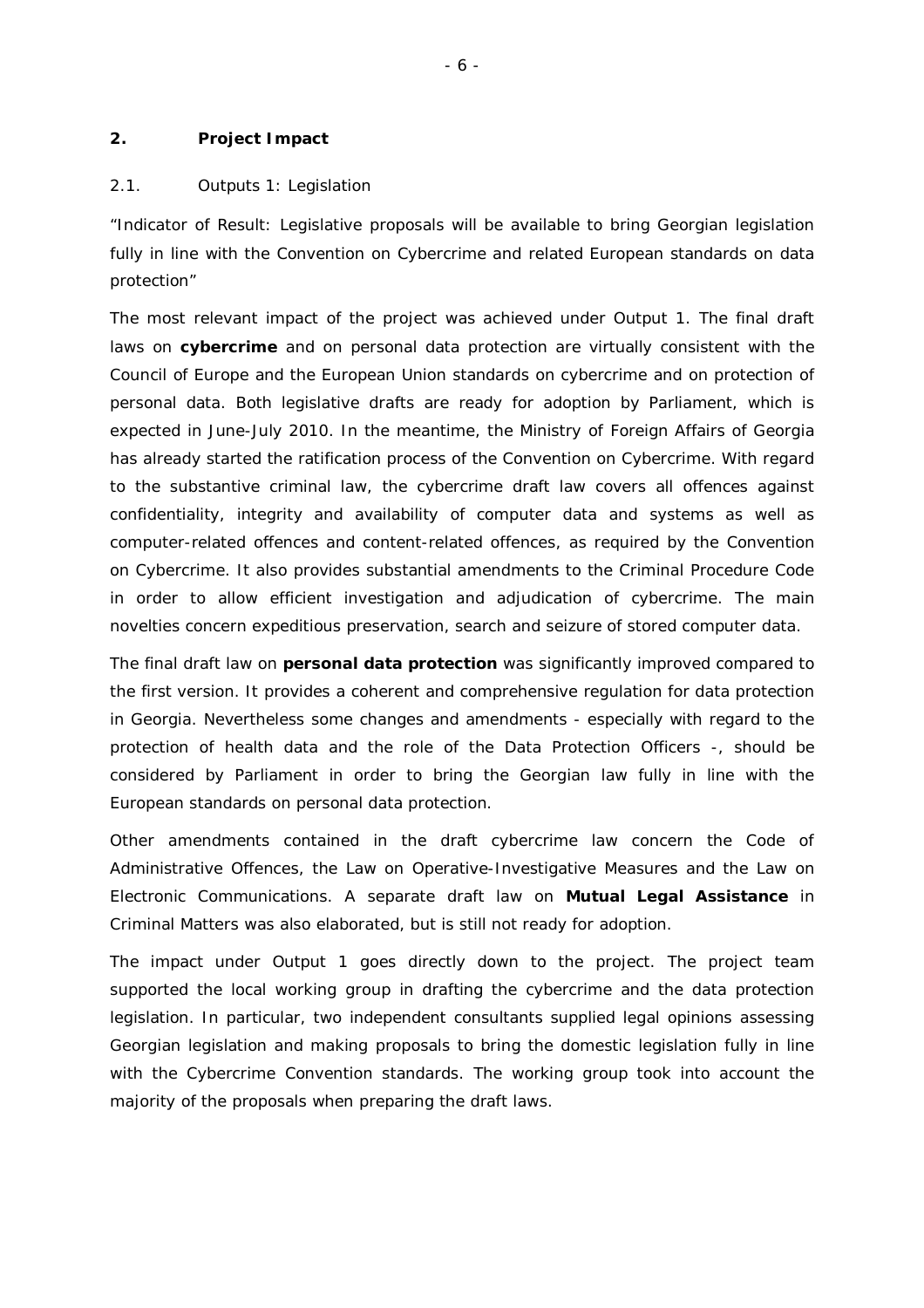## 2.2. Output 2: Training

 $\overline{a}$ 

*"Indicator of Result: Training policies and modules are available for standard training courses for law enforcement authorities, prosecutors and judges regarding the investigation, prosecution and adjudication of cybercrime"* 

The first activity concerned the preparation of comprehensive and professional **training material**. The beneficiary collaborated actively with the project team in the preparation of such material. The training material reflecting international standards was translated into Georgian to ensure that all the practising and future judges, prosecutors and investigators, or most of them, can achieve basic knowledge on cybercrime and digital evidence. The international documents (i.e. the "Cybercrime Training for judges: Training Manual"; and the "Guide on seizure of e-evidence") gave an overall picture of the topics relevant to the training on cybercrime. The "Concept on cybercrime training for judges and prosecutors" provided useful advices for the training institutions in order to develop training programmes on cybercrime and digital evidence and institutionalise them in the future. Nevertheless, it is still advisable to adapt them to the domestic criminal and procedure legislation on cybercrime. Even if the case law on cybercrime in Georgia is still limited $^1$  with no specific criminal law until now, some reference in a comparative perspective to the "law in action" of other countries with a long tradition in the fight against cybercrime could improve the trainees' understanding.

The second activity concerned the organization of **train-the-trainer** courses for judges, prosecutors and investigators. The training courses were delivered in two different modules by the same expert trainer, assisted by another independent trainer for the legal aspects. The first three-day basic level module provided an insight into the criminal use of new information technologies and into the possible responses of the criminal justice system. In addition, the first module provided delegates with skills for holding presentations on cybercrime for their peers. The aim of the second one-day module was to enable delegates to demonstrate how much they had learnt from the first module.

From the report on participant training delivery, drawn up by the organizers of the trainthe-trainers courses, most trainers seem to show promising capacity to train their peers in the future. The number of trainers seems sufficient with three trained investigators and a total of 69 investigators in the Criminal Police Departments, but fairly limited – only two – related to 388 prosecutors employed in the Prosecution Service and also only three related to about 100 criminal law judges.

The informal evaluation given by one of the trainees on the quality and the contents of the training courses was basically positive. The only possible problem was the English

<sup>1</sup> According to the information provided by a representative of the Ministry of Internal Affairs, 13 criminal cybercrime cases have been initiated in 2009.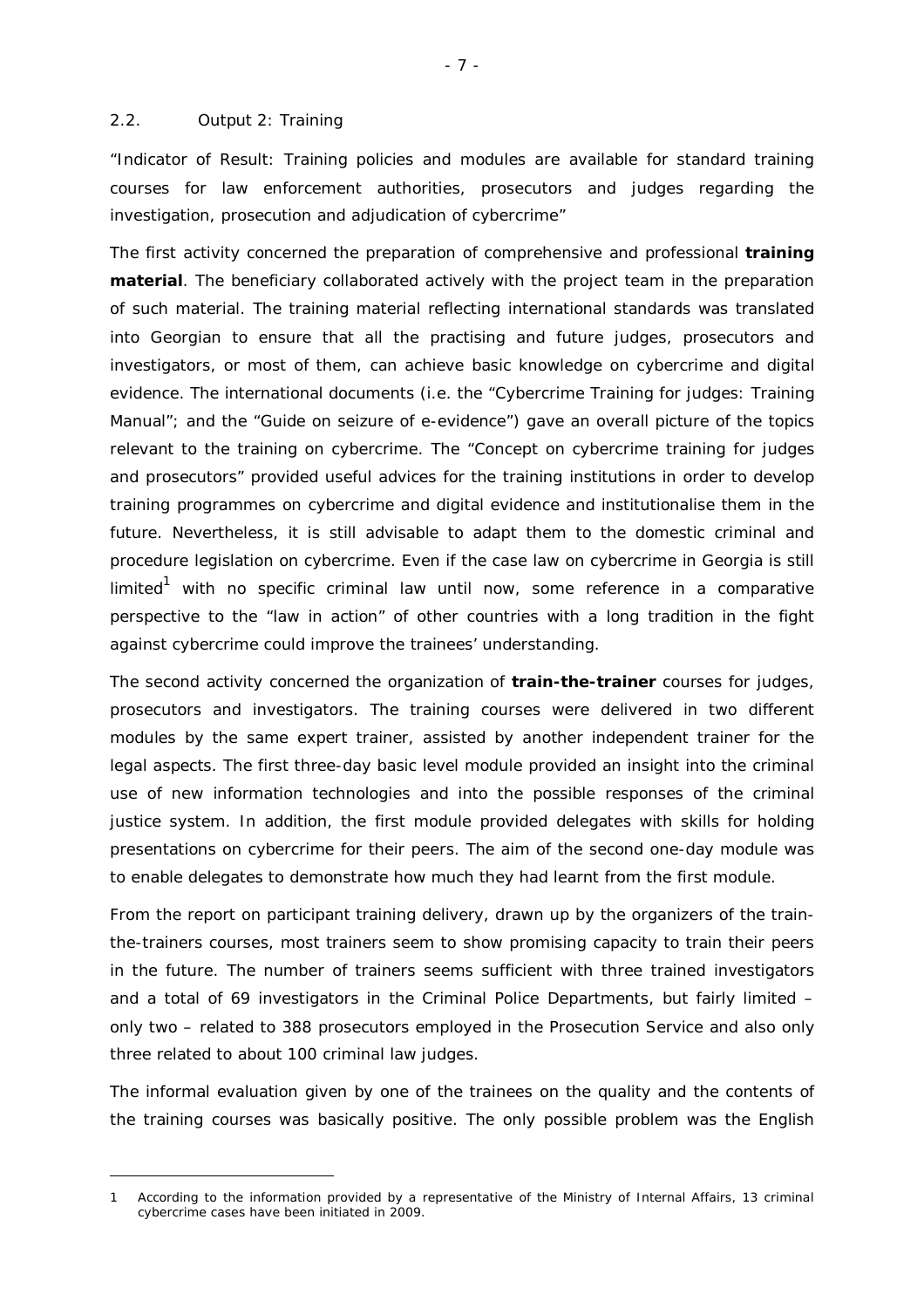language used during the training courses, but was properly addressed by the simultaneous translation.

The sustainability of the impact of this Output depends on the extent, to which the beneficiary will carry out initial and in-service training and institutionalise them in line with the "**Concept** on cybercrime training for judges and prosecutors".

Beyond the scope of the project, the beneficiary might want to consider including new courses on Criminal Information Law, Intellectual Property, etc. to the study plan of the Faculties of Law in order to provide some knowledge already to law students, as it is the case in other countries (e.g. United States, Germany, Italy).

# 2.3. Output 3: Institution building

*"Indicator of Result: Proposals available for the creation of a 24/7 point of contact for international police co-operation, the establishment of a high-tech crime unit ['cybercrime unit'] within the police and competent authorities for international judicial cooperation in cybercrime cases"* 

According to the Indicator of Result, the impact of Output 3 was fully achieved: the project provided the counterparts with practicable proposals for the creation of a cybercrime unit (including a 24/7 point of contact), which would also be able to cooperate internationally. This proposals go back to a round table discussion on establishing a cybercrime unit from a comparative perspective, presenting different models and experiences on the creation and organization of such a unit. Moreover, two independent consultants made proposals for the creation of a cybercrime unit and a cyber security strategy in line with the international standards.

The impact of Output 3 will only be of practical use, once the unit is staffed and starts working; this will follow the adoption of the cybercrime draft law by Parliament. Three detective investigators of the criminal police and two IT experts have already been appointed for the future cybercrime unit. They have been trained as trainers and should be able to transfer their knowledge to their future colleagues.

At present, the cybercrime unit is not provided with adequate advanced **hard**- and **software** equipment, a need, a future possible extension or follow-up project should take into consideration. As soon as the necessary technical tools are available, the staff will need specialised training to make fully exploit such tools. In this context, targeted study visits by members of the new cybercrime unit to comparable foreign units would enhance efficient international police collaboration and the sharing of experiences and knowledge on best practices to investigate cyber attacks and to deal with digital evidence.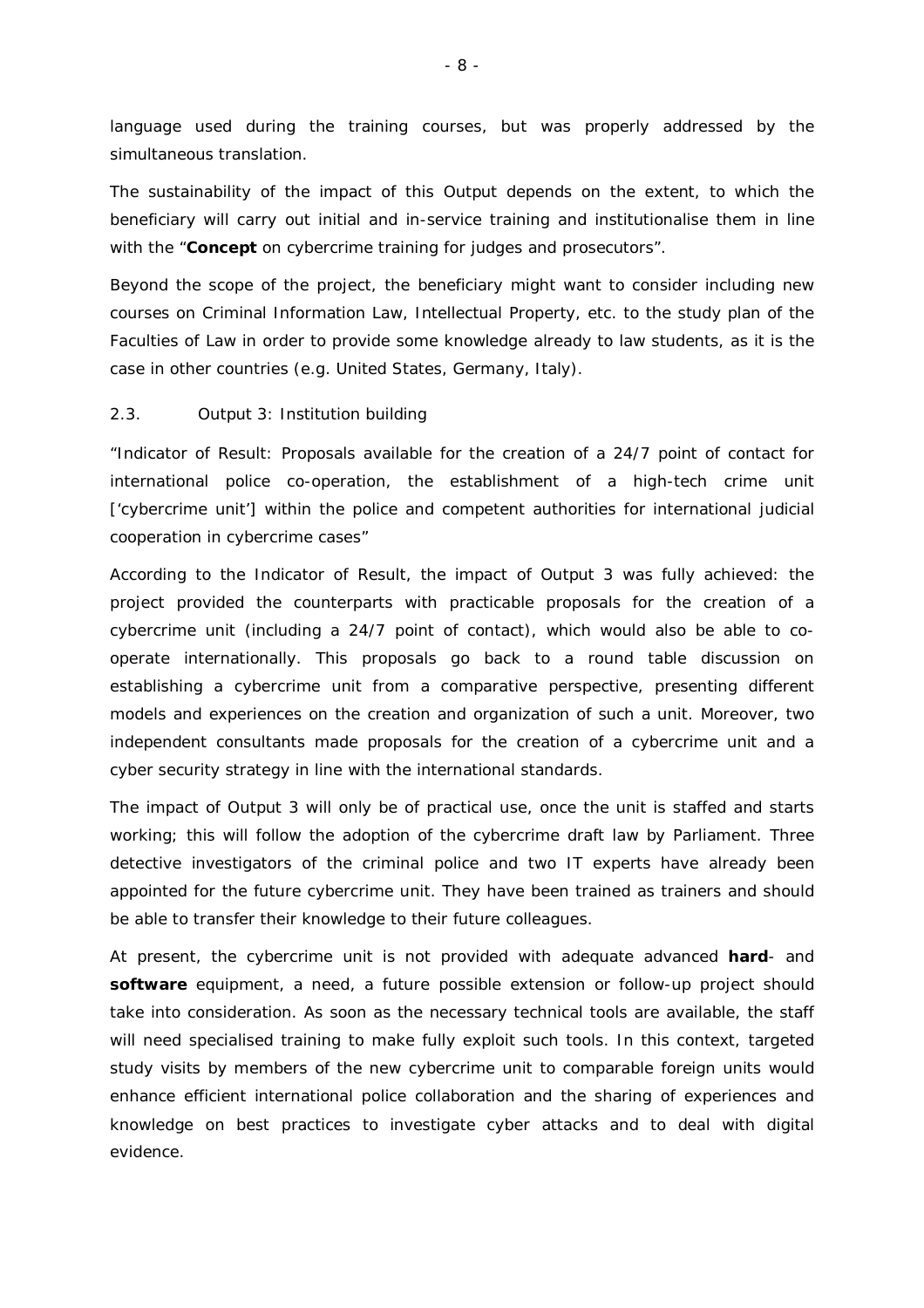The cybercrime unit should be embedded into a national **strategy** on cybercrime and cyber security. This strategy could be drafted including the expertise of the private IT sector and should aim at protecting the critical cyber infrastructure.

# 2.4. Output 4: LEA/ISP co-operation

"*Indicator of Result: available policy regarding law enforcement authorities and Internet service provider co-operation in the investigation of cybercrime in line with Georgian legislation and the guidelines adopted at the Council of Europe in April 2008"* 

The project achieved full impact under Output 4. Representatives of the Ministry of Justice and ten of the most relevant ISP formally signed a **Memorandum** of Understanding. It is mostly in line with the Council of Europe guidelines and therefore will be one of the corner stones for providing a public-private co-operation, and hence for giving LEA and the judiciary access to the necessary data to effectively fight cybercrime. In order to achieve a profitable cooperation and interaction among LEA and ISP, it is be also advisable to organize regular technical and legal training courses and workshops, not only for the LEA but also for ISP on the new cybercrime legislation and on the new Memorandum, a need also recognized by the Memorandum itself.

# 2.5. Impact beyond cybercrime

The project created impact that goes even beyond the field of cybercrime: the new tools and procedures provided by the cybercrime draft law will be useful in investigating, prosecuting and adjudicating not only the specific cybercrime offences (i.e. illegal access, data and system interference, computer fraud, data interception, etc.), but also the **traditional offences** committed by means of a computer system (diffusion of child pornography, defamation, money laundering, distribution of racist and xenophobic material, etc.). The same holds true for the Memorandum between LEA and ISP. The draft law on **data protection** provides human rights safeguards not only for investigations of cybercrime but also for state agencies' actions in general. Besides, the training courses supplied the participants with information on collecting **digital evidence**  for traditional criminal offences.

# 2.6. Sustainability

At the end of the project, the beneficiary should **adopt** the **draft law** implementing the Cybercrime Convention and the draft law on personal data protection as soon as possible. The adoption of both laws by Parliament will be a significant factor for the success of the other outputs. The existence of a domestic legislation on cybercrime in line with the Convention on Cybercrime is a prerequisite for the future development of an effective training strategy, for the implementation of the cybercrime unit (including the 24/7 point of contact) and for the co-operation between LEA and ISP.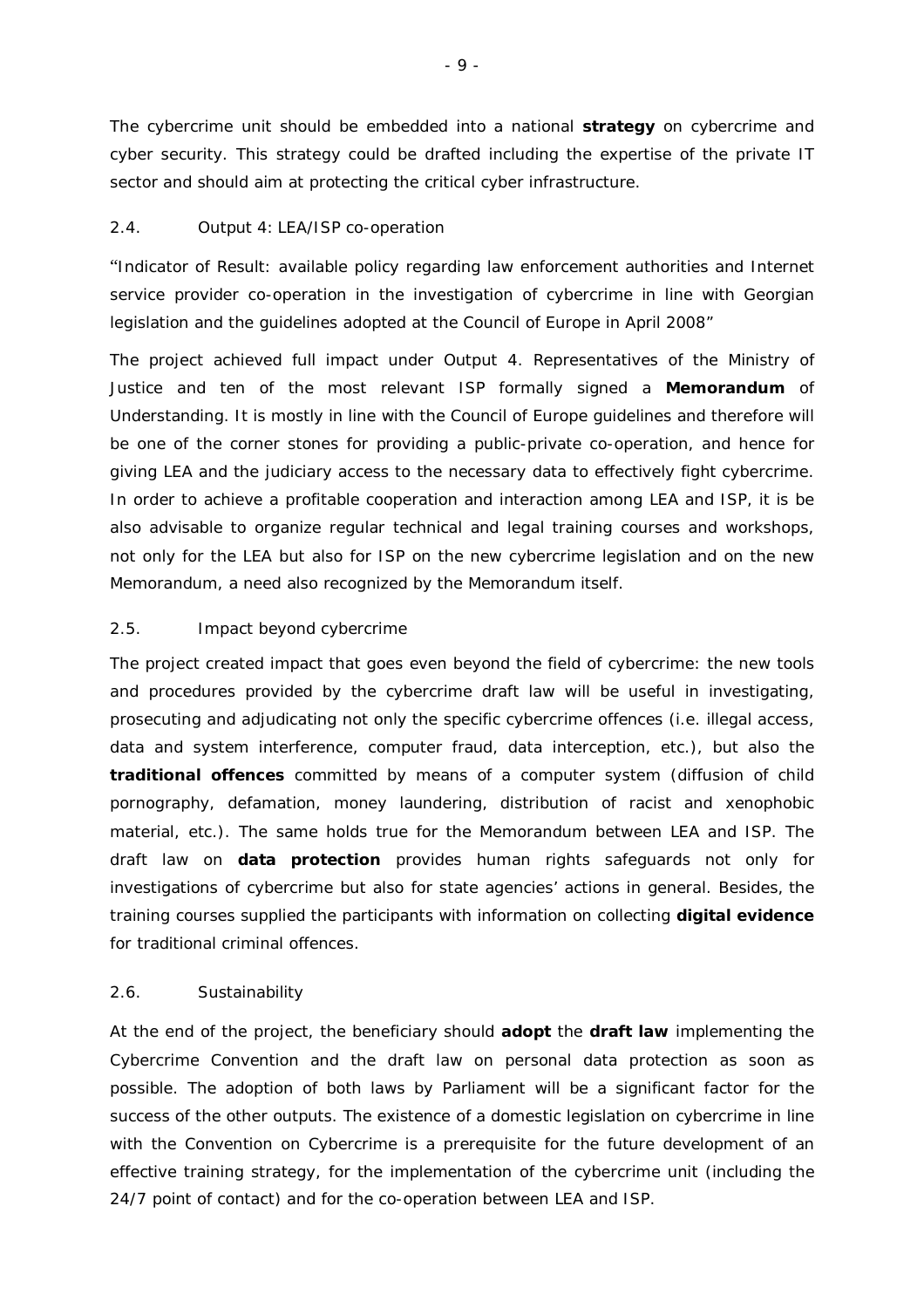For the full achievement of the objective of Output 2, the beneficiary should further adapt the **training material** to the specific Georgian legal and technical structure and apply the "Concept on cybercrime training" on actual trainings.

For a full sustainability of Output 3, the Council of Europe/donors could offer advice and support on obtaining the necessary hard- and software tools for **cybercrime unit** and for a follow-up training on the implementation and use of such new technical tools. Advice on the organisational set-up and the daily practice of the unit also seems recommendable. Study visits by members of the new cybercrime unit to comparable foreign high tech crime units would enhance international co-operation and the sharing of experiences on best practices.

To achieve a broad and strategic co-operation with the **ISP**, the law enforcement agencies and the private/industry sector should organize technical and legal workshops to train the staff of the ISP in charge of the implementation of the cooperation procedures in line with the requirements of personal data protection. Training for ISP and LEA on the new legislation and the new Memorandum would also be recommendable.

Additional outside advice and support would seem a significant factor for the success of the above-mentioned measures, the introduction of cybercrime standards being new to the beneficiary.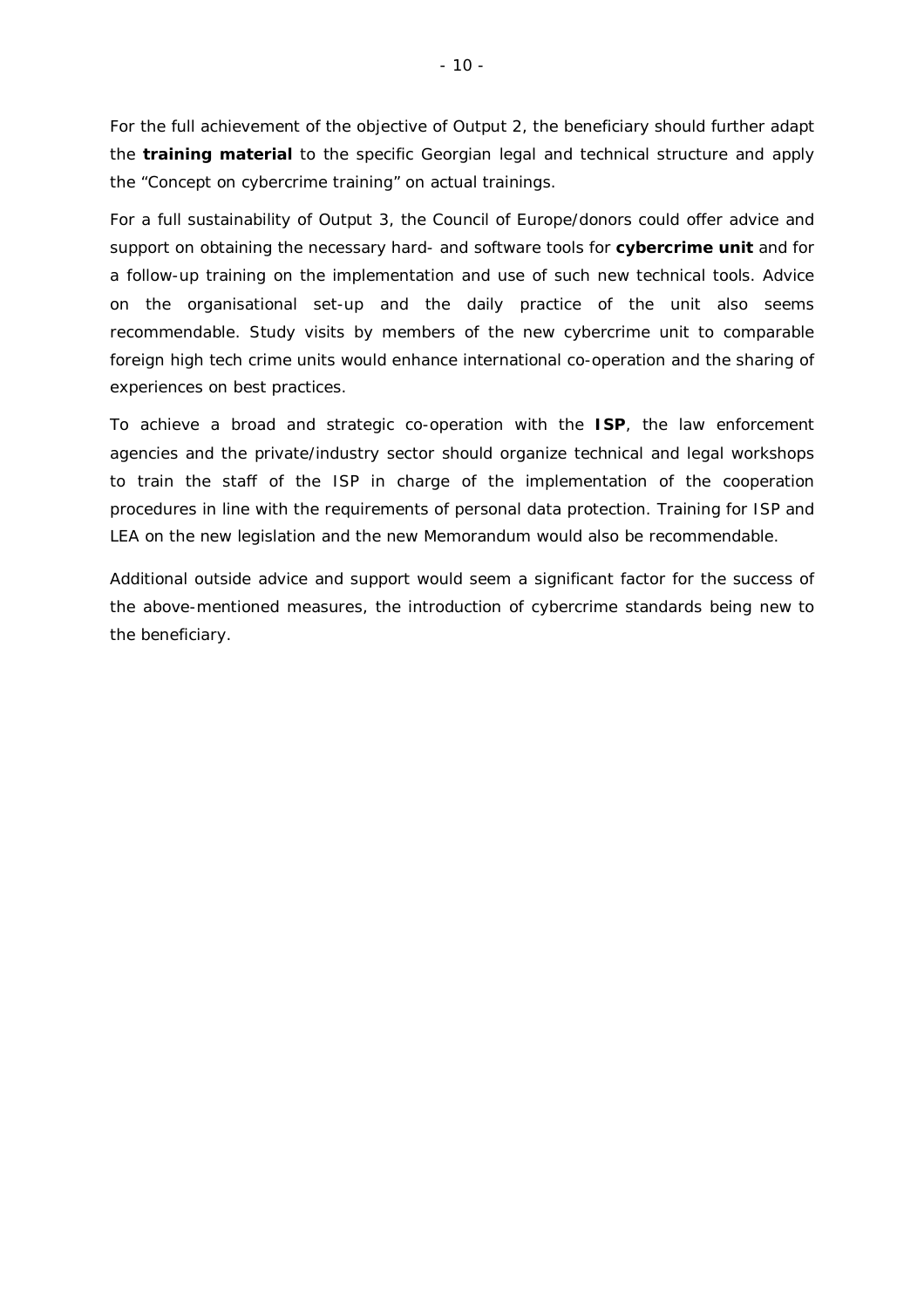### **3. Project Design**

The **project design** answers an urgent need for legal and technical countermeasures against cybercrime and cyber-attacks, such as those happening before the war in 2008. Fortunately, the donor made it possible for the project to be quickly in place by making funds available on very short notice. The project properly addresses the four major needs of Georgia in the fight against cybercrime: legislation, training, institution building, LEA/ISP co-operation. The main objective of the project was the development of proposals for each of these outputs, while direct support for obtaining hard- and software or assistance on IT was not part of the project. This makes sense, as it would have been too early to procure equipment without the beneficiary first having made the necessary steps to provide a legal and organisational framework.

The timeframe, of the project was very tight. Planning a full legislative process from assessing the legislative needs, drafting the law and adopting it in Parliament on such new and complex issues, and then planning further outputs based on the adoption of this legislation in only one year's time seems a bit too ambitious.

The project could have also included under **Output 2** the drafting of a training strategy, which would complement the training policy and which would show, how and within what timeframe all criminal law judges, prosecutors and investigators from all Georgian regions will be trained on cybercrime and digital evidence. Such a comparatively small strategic step would already enhance the sustainability of the training materials' impact.

For future projects containing a corner stone similar to **Output 3**, it could be considered to embed the 24/7 contact point and the cybercrime unit into a national strategy for the security of the information systems and of the critical infrastructure. Future projects should also meet the need on the part of such units for adequate advanced hard- and software equipment in order to investigate with full technical capacity and to co-operate internationally.

The project chose the term "indicators of results" instead of "**indicators of impact**". The "indicators of results" are a description of the activities carried out in each Output. These indicators could have described in more details and point a little further the mere delivery of outputs. More detailed and impact-oriented indicators could provide additional guidance for the implementation of activities. For example, it makes a difference whether the "indicator of result" simply requires "a training policy" being available by the end of the project, or whether an "indicator of impact" will provide specific aims, such as "training policy covering all aspects of investigating and adjudicating cybercrime as initial and in-service training and providing a reasonable timetable on how all officials concerned with cybercrimes will be trained."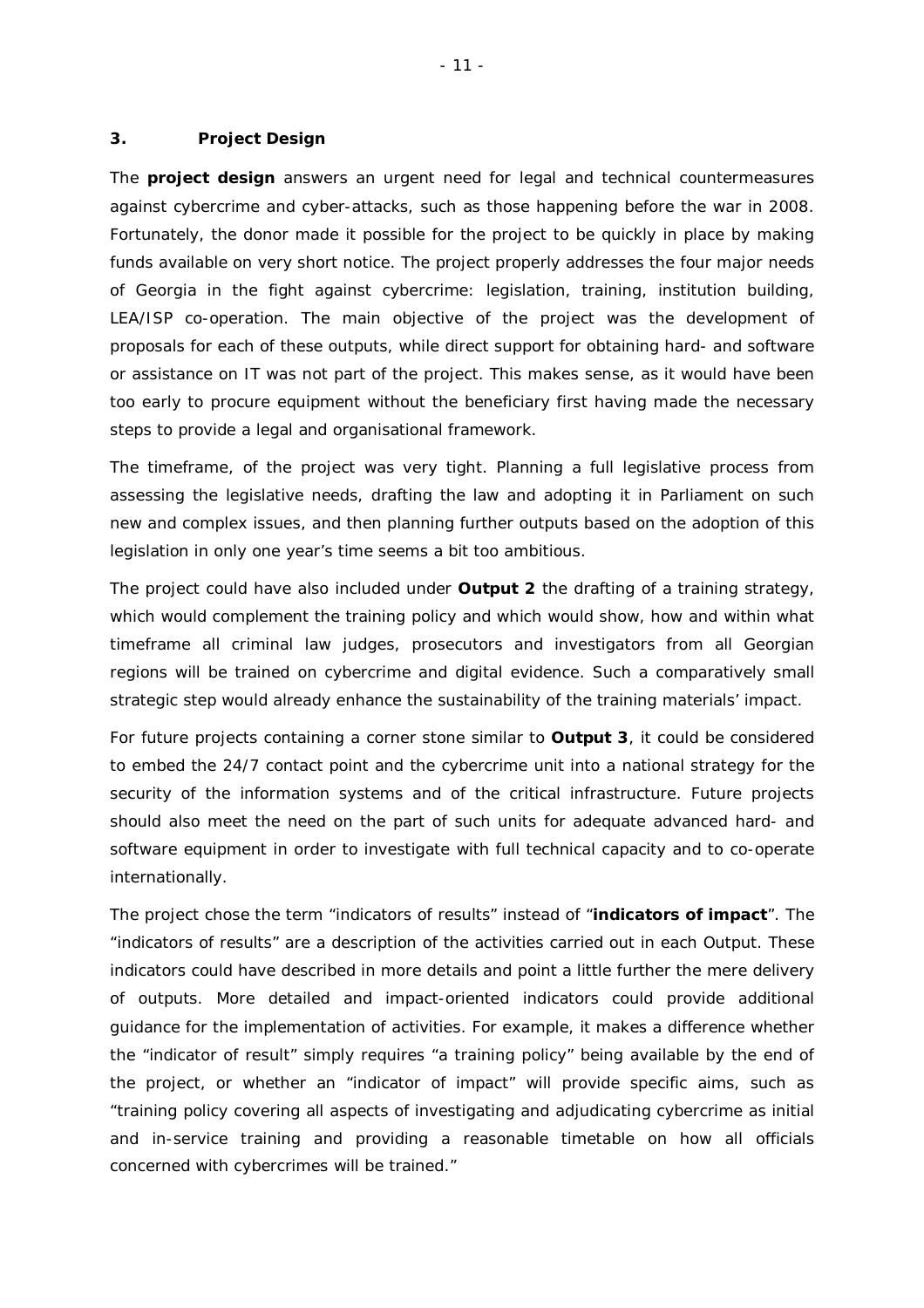All "indicators of results" use only qualitative criteria. **Quantitative** criteria could have been used, such as for Output 1 the percentage of implementation of the Convention on Cybercrime, or for Output 2 the number of people trained as trainers with respect to the amount of staff to be trained in the country.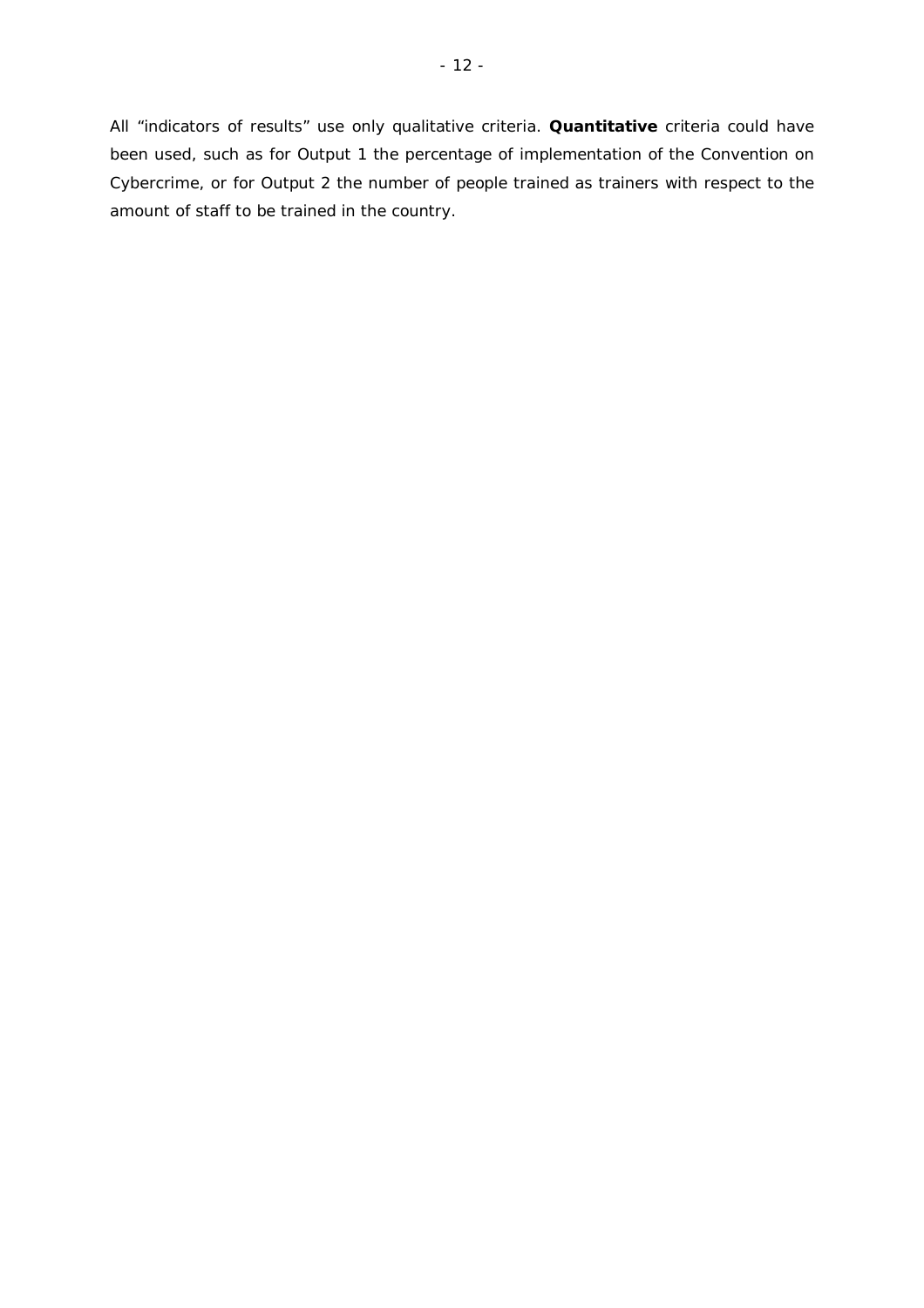## **4. Project Delivery**

The project team **delivered** all the outputs in a professional manner and in close cooperation with the EU Delegation in Georgia and beneficiary/counterparts. The **project team** was located in Strasbourg and no long-term advisor was present in Tbilisi; this seems not to have been a substantial problem to the planning and delivery of the project's activities. At the same time, the project team had the opportunity to meet representatives from the Ministries of Justice and Internal Affairs of Georgia each time/when they were in Strasbourg for the Committee of Ministers from the Council of Europe.

All of the **planned activities** of all Outputs were carried out as scheduled with the continuous support and active participation of local EU Delegation. The decision on the part of the project team and of the beneficiary to concentrate efforts on bringing quickly the domestic legal system in line with the Cybercrime Convention through a draft law was reasonable: the implementation of a domestic legislation on cybercrime is necessary for carrying out the activities of the Outputs 2 to 4. In some cases, the project team delivered more activities, than were initially planned, such as a regional workshop on cybercrime focused on strengthening international co-operation in cybercrime investigation.

Independent international experts chosen by the project team of the Council of Europe provided various **technical papers** and **legal advice** that were taken into account by the beneficiary in order to meet the objectives of each output. According to the evaluator and the counterparts, the technical papers have high utility, quality and clarity. All the reports and training material were translated into Georgian to ensure the largest diffusion among the counterparts.

With regard to **trainings**, feedback forms were used with regard to the presentations by trainees, but not with regard to the trainings themselves. The evaluators recommend using standardised feedback forms for all Council of Europe technical assistance trainings.

The private **internet sector** and **NGOs** have been involved in most of the activities, and particularly in the activities carried out under Output 4, contributing significantly to the final signing of the Memorandum of Understanding. Representatives from the academic field were involved in drafting the cybercrime law. Future projects should maintain such an effective cooperation with the private sector, benefiting from its expertise. The support of the private sector and industry could ensure that the staff attending the training courses receives adequate and updated information on the fight against cybercrime.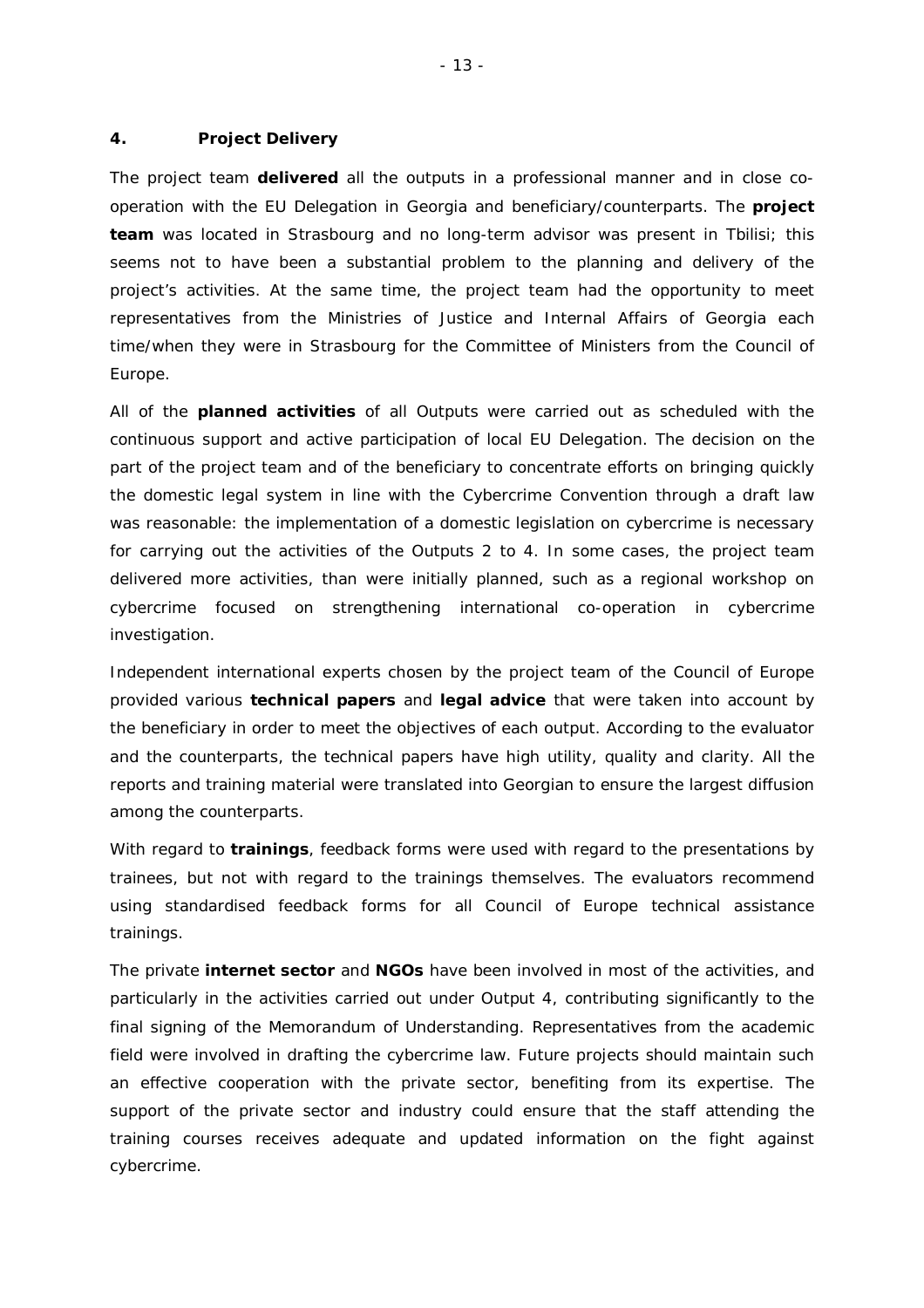The **visibility** of the project and of its donors is apparent thanks to project references on the Ministry of Justice of Georgia website on cybercrime and data protection; this visibility is also confirmed by the counterparts interviewed with reportedly wide media coverage on some activities. The project's presentation on the Council of Europe website provides comprehensive information. Funding by the donor is mentioned on all technical papers and on the training material.

There was no need to coordinate the project's activities with other **donors**. All the donors present in Georgia (e.g. GTZ, Sida or USAID) do not fund projects related to cybercrime or data protection. This reflects the forefront Council of Europe position on an international level as far as comprehensive technical assistance projects on cybercrime are concerned: e.g. UNODC delivered a project that covered "only" law enforcement training in EU member and candidate states<sup>2</sup>; USAID apparently funded one cybercrime activity in Indonesia in 2006<sup>3</sup>; OECD concentrates their efforts less on the adjudication of cybercrime, but more on private sector issues of internet<sup>4</sup>. Despite the project team's efforts to coordinate its activities with the US Embassy on a possible donation in the future of equipment for high tech crime unit, such cooperation did not take place.

 $\overline{a}$ 

<sup>2</sup> www.unodc.org/unodc/en/frontpage/2009/June/law-enforcement-officers-trained-in-tackling-cybercrime. html.

<sup>3</sup> www.usaid.gov/policy/budget/cbj2006/ane/pdf/id\_complete06.pdf.

<sup>4</sup> www.oecd.org/department/0,3355,en\_2649\_34255\_1\_1\_1\_1\_1,00.html.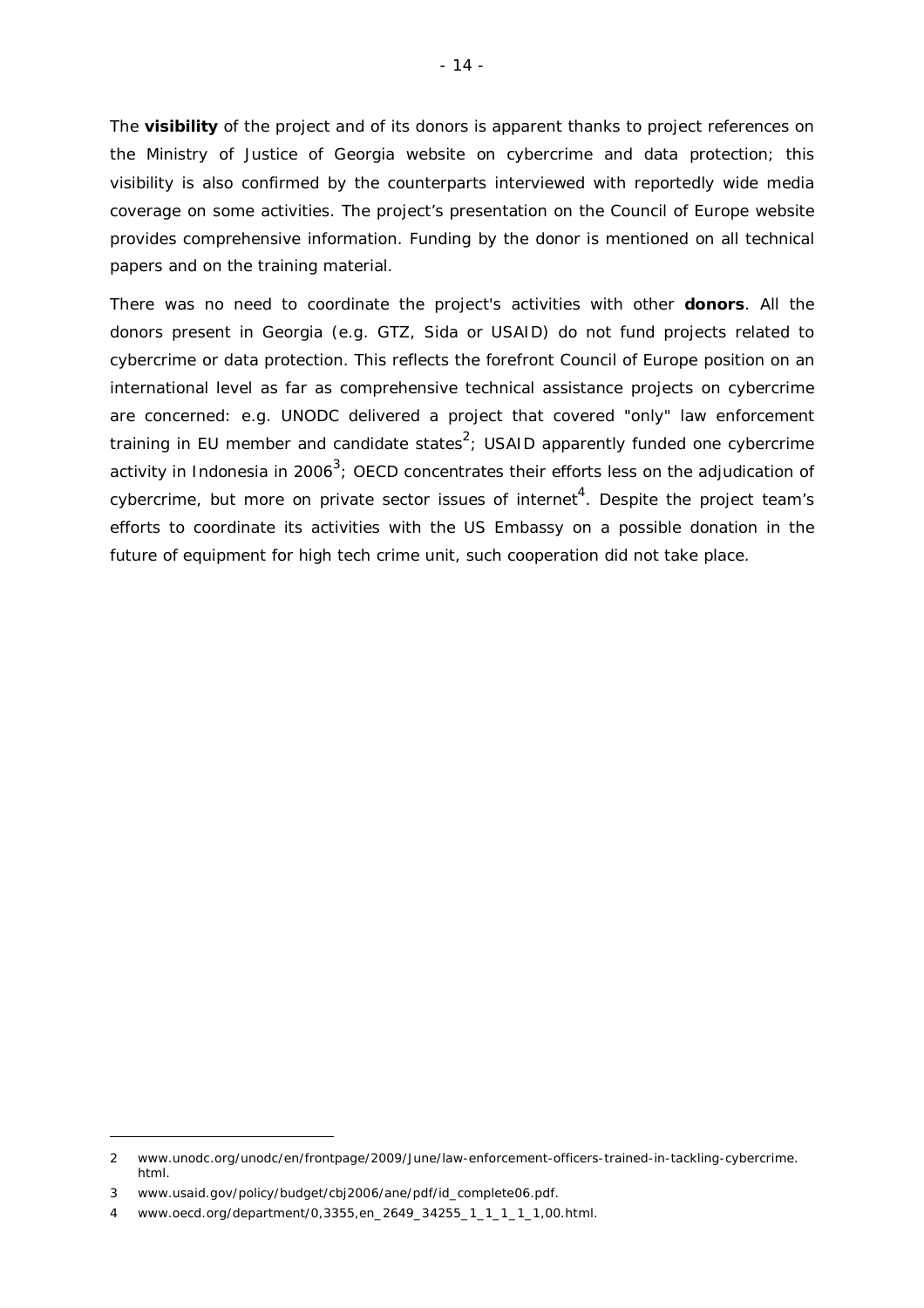# 4.1. External Factors

The Project Document makes assumptions about how external factors support the delivery of the outputs.<sup>5</sup> These assumptions materialised as follows:

| Out-<br>put    | Assumption                                                                                                                               | Materialisation                                                                                                                                                                                                                           |
|----------------|------------------------------------------------------------------------------------------------------------------------------------------|-------------------------------------------------------------------------------------------------------------------------------------------------------------------------------------------------------------------------------------------|
| 1              | Legislation: Draft laws are processed,<br>submitted to and adopted by<br>Parliament.                                                     | A draft law on cybercrime and one on<br>personal data protection are ready for<br>adoption by Parliament. A separate<br>draft law on Mutual Legal Assistance in<br>Criminal Matters is not ready for<br>adoption by Parliament yet.       |
| $\overline{2}$ | Training: Law enforcement and judicial<br>training institutions will make use of the<br>material developed and continue the<br>training. | The High School of Justice, the Ministry<br>of Justice and the Police Academy are<br>using, or planning to make use of, the<br>translated material when training staff<br>dealing with cybercrimes.                                       |
|                | The draft policy will be adopted by the<br>Government and training institutions.                                                         | The beneficiary/the project did draft a<br>training policy (see above chapter 2.2).                                                                                                                                                       |
| 3              | Institution building: The proposals will<br>be adopted and implemented by<br>Government.                                                 | The Government formally established a<br>24/7 point of contact and a cybercrime<br>unit based on the project's proposals,<br>their<br>practical<br>implementation<br>but<br>adoption of<br>depends on the<br>the<br>cybercrime draft law. |
| 4              | Law enforcement/ISP co-operation: The<br>code of conduct is adopted by the<br>Ministry of Interior and ISPs                              | Understanding<br>A<br>Memorandum<br>οf<br>("Principles of Co-operation") between<br>Law Enforcement Agencies and Internet<br>Service Providers was formally adopted<br>by the representative of the Ministry of<br>Interior and the ISPs. |

 $\overline{a}$ 

<sup>5</sup> Logical Framework (p. 14 ff.).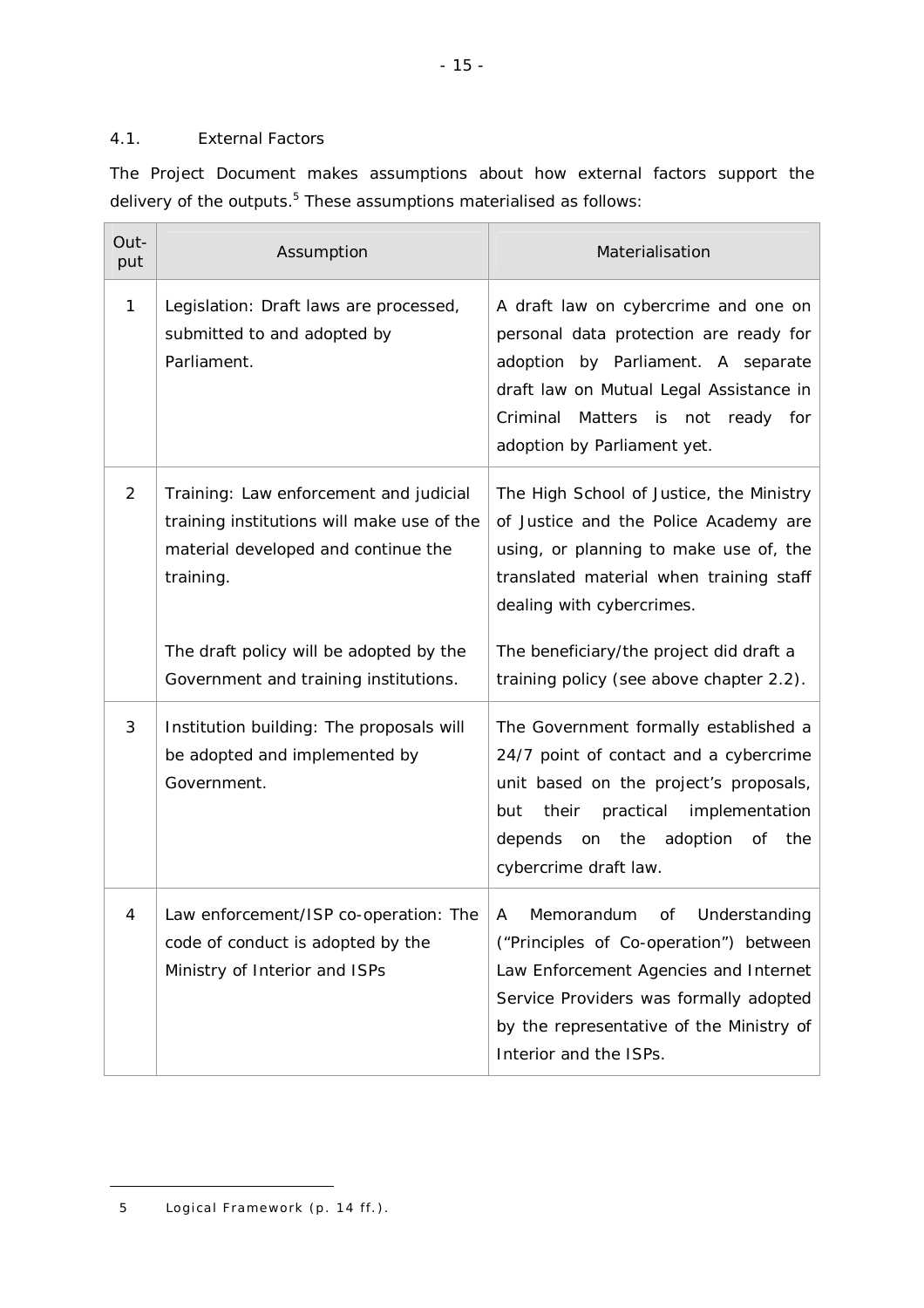# **5. Annexes**

# 5.1. Evaluation Assignment

The Agreement on the Project foresees an evaluation exercise to be carried out. The assessment of the achievements of the Project was the responsibility and assignment of the main evaluator, Ivan Salvadori, who carried out the on-site mission to Strasbourg and Tbilisi. The co-operating evaluator, Tilman Hoppe, provided the main evaluator with advice on the methodology, structure and drafting of the evaluation (report). The evaluation is defined by Council of Europe's Terms of Reference on the "Evaluation of the Project on Cybercrime in Georgia" as follows:

# *i) Overall Objective*

The assignment is to provide an evaluation of the overall project progress from its start in June 2009 to date against the objectives and indicators of achievement as set out in the Annex I ("the Action") of the Agreement, as well as its overall impact.

# *ii) Specific Objectives*

The evaluation should address the following issues:

- a) Results and Impact Produced
- Results produced (against the "objectively verifiable indicators" of success),
- Achievement of project objectives (against the "objectively verifiable indicators" of success),
- Actual or likely impact of the project on the legislation and institutions on cybercrime in Georgia,
- Overall impact of assistance provided through the project.
- b) Relevance of Project Design
- To what extent was the initial needs assessment relevant to the project structure and design?
- How was it translated into the rationale for specific project objectives and activities?
- Which other inputs could/should have been used at the project design stage?
- To what extent did the project Workplan and calendar of activities take into account the need for possible adjustments?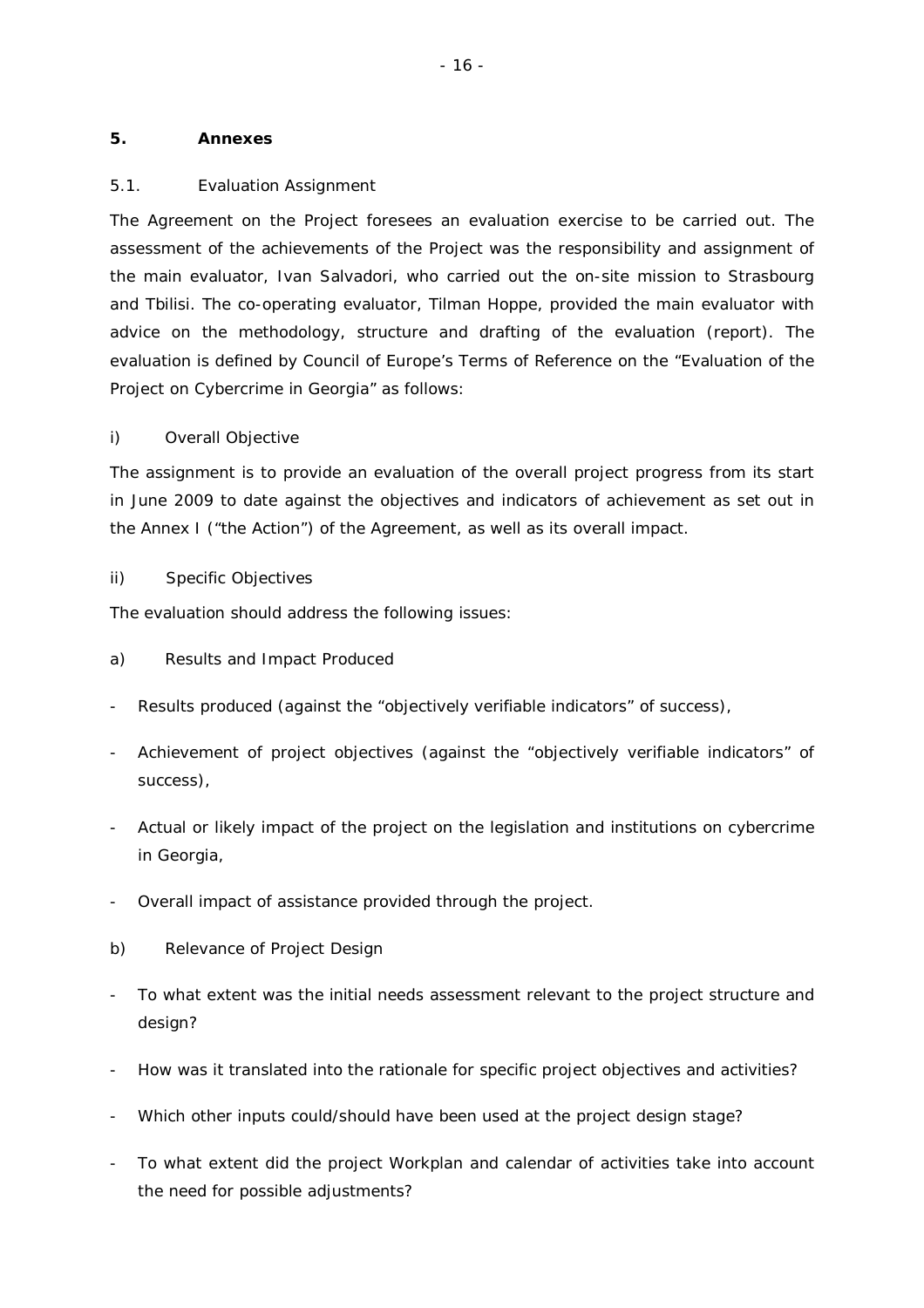- How were quantifiable indicators of performance used?
- To what extent did the project address needs of beneficiaries/counterpart institutions?
- c) Efficiency/Effectiveness of Implementation
- To what extent have the activities as defined in the original logframe and the Workplans been implemented?
- To what extent were the beneficiaries receptive to the project proposals and assistance provided, and to what extent did they participate in/contribute to the project?
- Activities of which type proved to be most effective throughout the project implementation?
- d) Assumptions/Influence of External Factors
- What were the external factors that had a positive/negative influence of the course of project implementation?
- To what extent was the project influenced by them?
- To what extent have the assumptions indicated in the logframe materialised?
- e) Sustainability Potential
- What kind of effort will be required from the beneficiaries in order to prolong the project impact after its conclusion? Is it feasible?
- How can the CoE/other donors assist in ensuring the sustainability of impact beyond the project completion date?
- f) Relationship With Other Projects/Donor Actions
- How efficient/relevant/visible was the project's placement amongst other actions in the field?
- What were its relationships with other projects?
- g) Conclusions and Implications for Future Projects
- What are the overall conclusions regarding this project?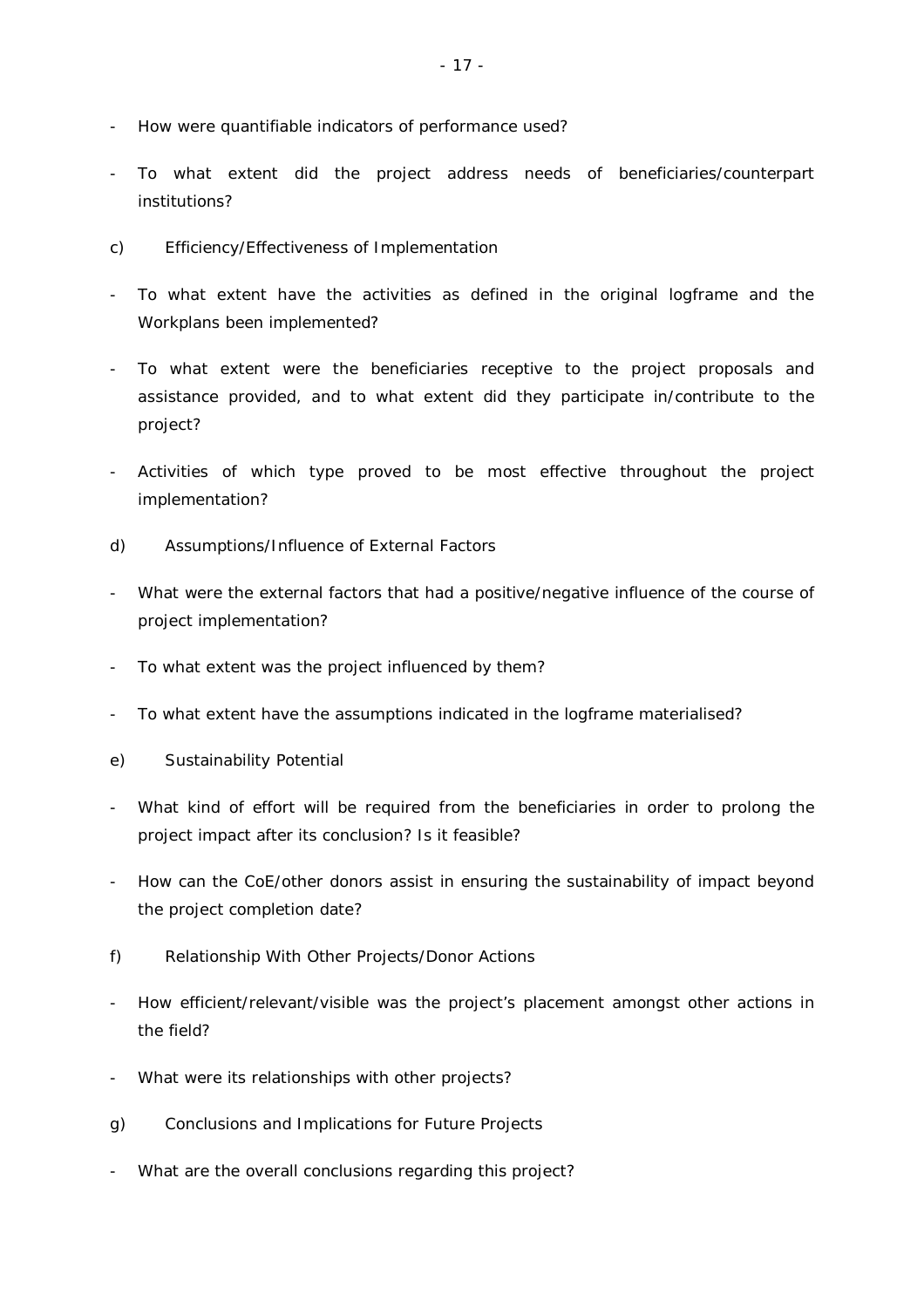- What lessons can be drawn, what recommendations could be made to the Project Management for future projects/interventions as such?
- Which areas/institutions should be addressed in the future through Technical Assistance or as follow up project?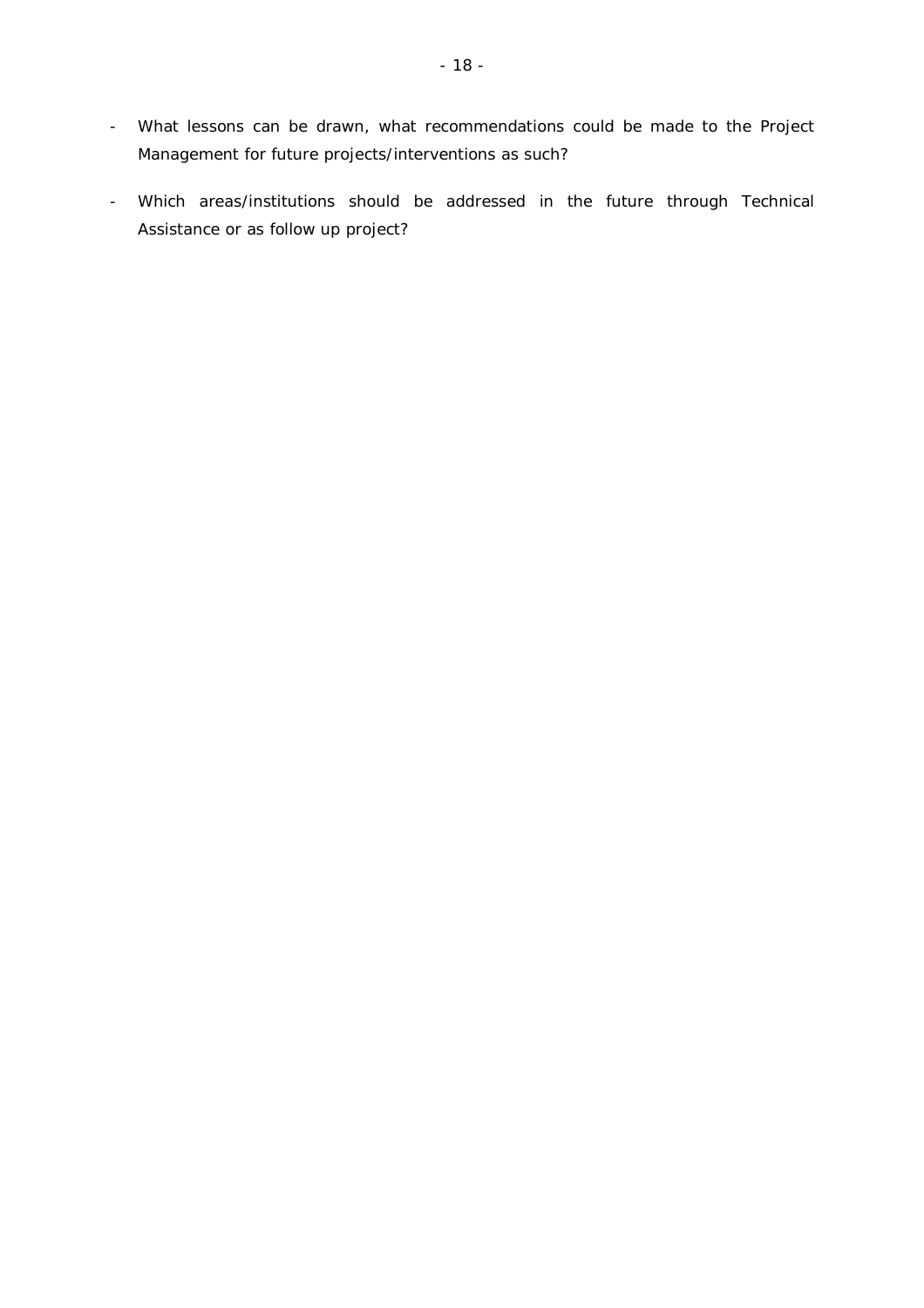# 5.2. Methodology

This report is the result of work carried out in May 2010. The work included:

- Desk review of relevant country background information;
- Available project documents (primarily forwarded by the Council of Europe secretariat in Strasbourg and by the local Project Team in Tbilisi; some information was also taken from the project website);
- A meeting of the main evaluator with representatives of Council of Europe's Economic Crime Division in Strasbourg on 11 May 2010;
- An in-country visit to Tbilisi of the main evaluator from 13 to 14 May 2010 consisting of semi-structured interviews with various beneficiaries and the donors (see Annex 5.3 for list of interviewees); The counterparts of the interviews were chosen by the Project Team and a provisional timetable for the interviews scheduled before the incountry visit;
- E-mail exchanges with the Project Team before and after the completion of the incountry visit;
- E-mail exchange interview with other interviewees.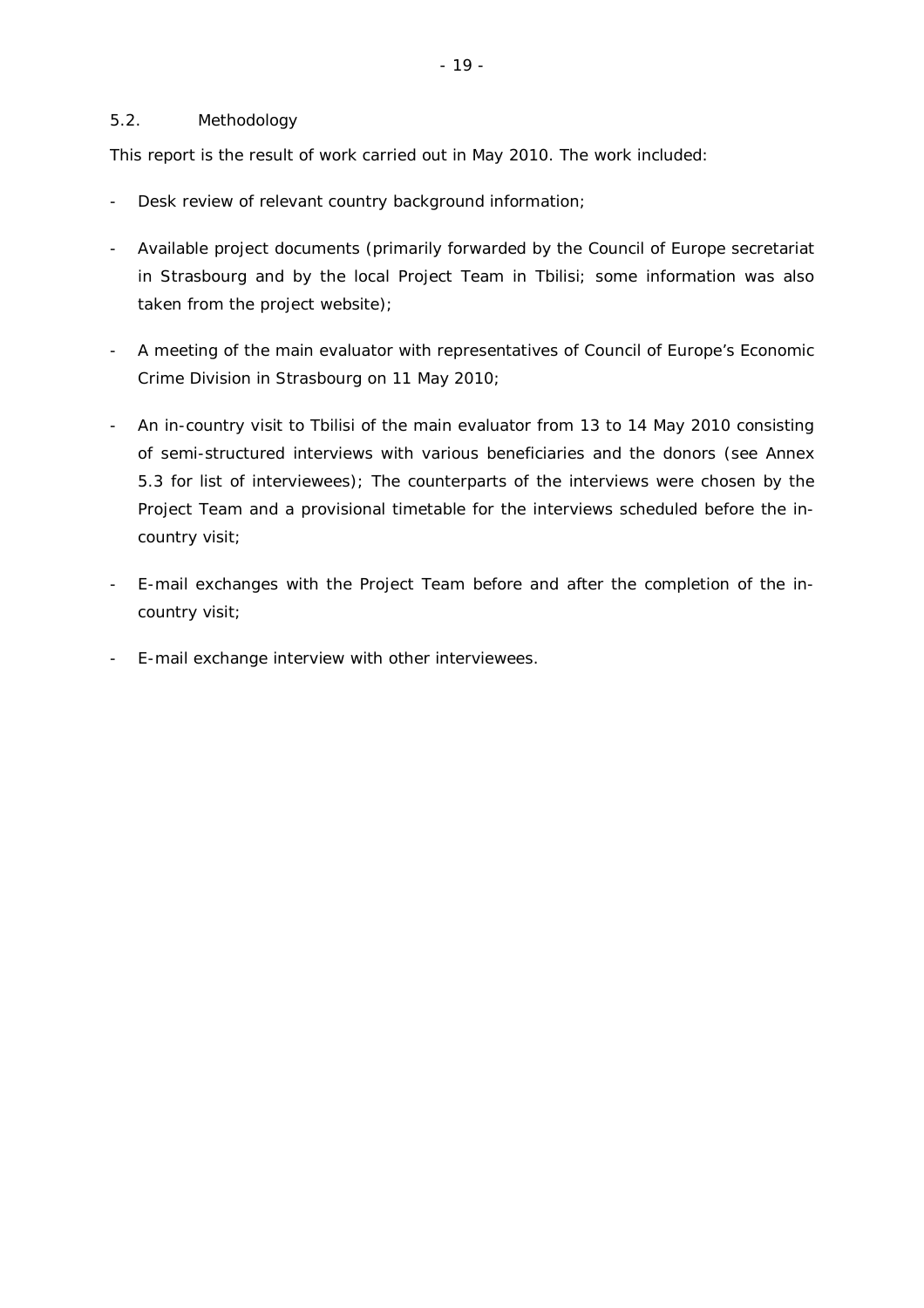# 5.3. Meetings/Interviews

The main evaluator met or interviewed the following persons:

|                                                                                                                                | Tuesday, 11 May 2010, Strasbourg                                                                                                                                                                                                                                                                                                                                                                                                                                                                                                                                                                        |
|--------------------------------------------------------------------------------------------------------------------------------|---------------------------------------------------------------------------------------------------------------------------------------------------------------------------------------------------------------------------------------------------------------------------------------------------------------------------------------------------------------------------------------------------------------------------------------------------------------------------------------------------------------------------------------------------------------------------------------------------------|
|                                                                                                                                | Mr Alexander Seger, Head of Economic Crime Division, Council of Europe<br>Ms Cristina Schulman, Head of Cybercrime Unit, Council of Europe<br>Ms Lucile Sengler, Assistant Project Officer, Council of Europe                                                                                                                                                                                                                                                                                                                                                                                           |
|                                                                                                                                | Thursday, 13 May 2010, Tbilisi                                                                                                                                                                                                                                                                                                                                                                                                                                                                                                                                                                          |
| $\blacksquare$                                                                                                                 | Ms Rusudan Mikhelidze, Deputy Head of Analytical Department, Head of<br>Research and Analysis Unit, Ministry of Justice<br>Mr Shalva Kvinikhidze, Head of International relations main Division,<br>Ministry of Internal Affairs of Georgia<br>Participation at the Regional Workshop on Cybercrime                                                                                                                                                                                                                                                                                                     |
|                                                                                                                                | Friday, 14 May 2010, Tbilisi                                                                                                                                                                                                                                                                                                                                                                                                                                                                                                                                                                            |
| $\overline{\phantom{a}}$<br>$\overline{\phantom{a}}$<br>$\overline{\phantom{a}}$<br>$\blacksquare$<br>$\overline{\phantom{a}}$ | Ms Rusudan Mikhelidze, Deputy Head of Analytical Department, Head of<br>Research and Analysis Unit, Ministry of Justice<br>Mr Shalva Kvinikhidze, Head of International relations main Division,<br>Ministry of Internal Affairs of Georgia<br>Mr Nika Kabakhidze, Detective of Criminal Police Department, MIA Georgia<br>Mr Shota Rukhadze, Deputy Director of the High School of Justice of Georgia<br>Ms Ketevan Khutsishvili, Project manager, Delegation of the European Union<br>to Georgia and Armenia<br>Mr Nigel Jones, UK, CoE consultant<br>Participation at the Project Closing Conference |
|                                                                                                                                | <b>Email Interviews</b>                                                                                                                                                                                                                                                                                                                                                                                                                                                                                                                                                                                 |
|                                                                                                                                | Mr Emilio Aced Felez, Spain, CoE consultant                                                                                                                                                                                                                                                                                                                                                                                                                                                                                                                                                             |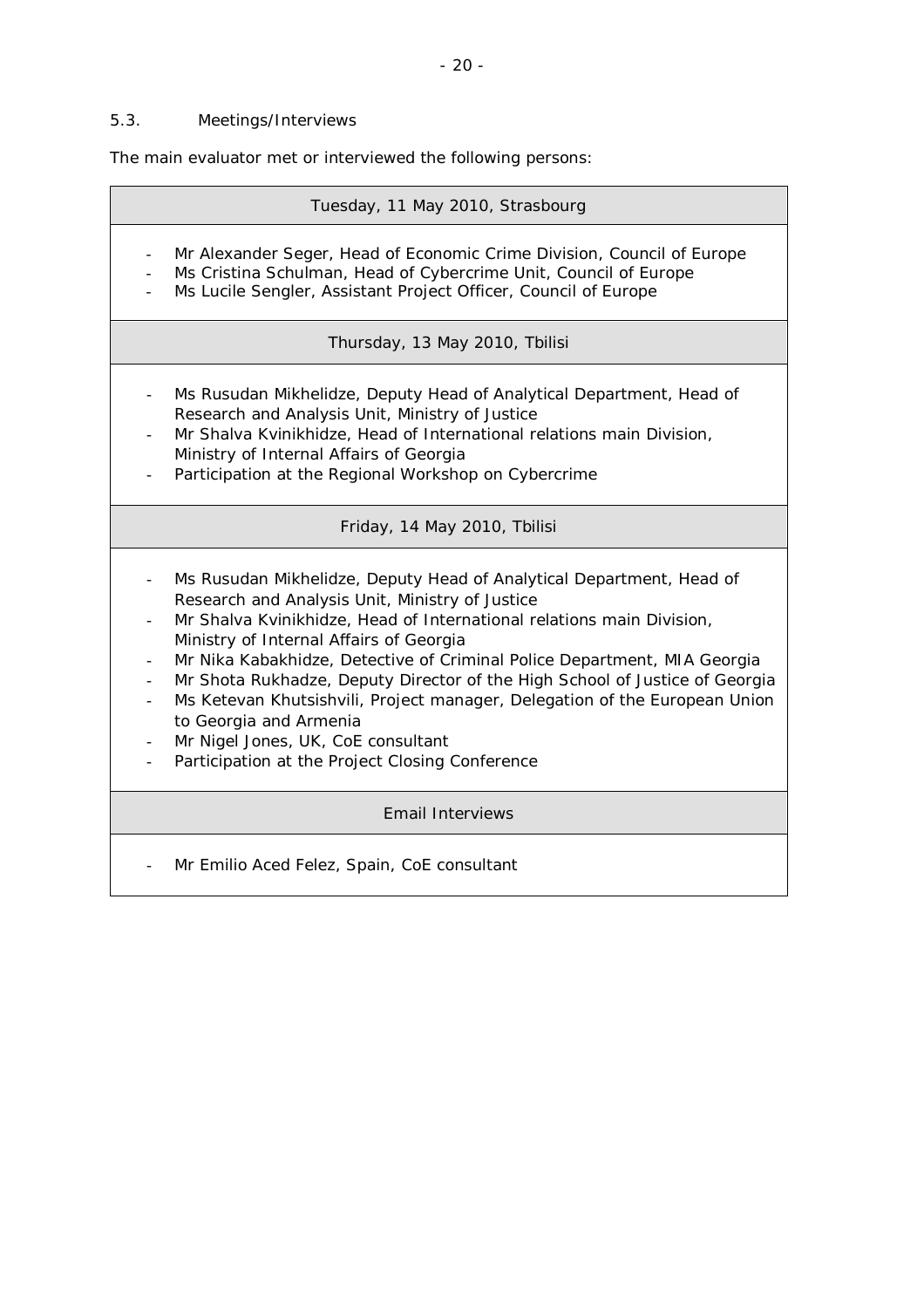5.4. Reports, Technical Papers and other Documents

The main evaluator reviewed all of the following documents; the co-operating evaluator reviewed only the key documents:

**Project-Documents** (as provided by Council of Europe)

Agreement between the European Union and The Council of Europe (April 2009)

Report on the activities carried out between 1 June 2009 and 27 September 2009

Report on participant training delivery (Tbilisi, 13-14 May 2010)

Questionnaire on institutionalising cybercrime training for judges and prosecutors (28 August 2009)

Project on Cybercrime in Georgia, Work Plan 2009-2010 (10 May 2010)

Memorandum of Understanding between the Law Enforcement Agencies and Internet Providers based on the principles of cooperation in the field of cybercrime (14 May 2010)

# **Technical Papers**

Analysis of the cybercrime legislation of Georgia against the provisions of the Convention on Cybercrime of the Council of Europe, Prof. Henrik W.K. Kaspersen, August 2009 (Output 1)

Report on the Data Protection Legislation of Georgia, Emilio Aced Félez, Spain, September 2009 (Output 1)

Comments on Georgian Draft Law implementing the Cybercrime Convention, Prof. Dr. Henrik W.K. Kaspersen, Netherlands, March 2010 (Output 1)

Second Report on the Draft Law on Personal Data Protection of the Republic of Georgia, Emilio Aced Félez, Spain, March 2010 (Output 1)

Various Training Material (Output 2)

Proposals for the establishment of a High Tech Crime Unit, Nigel Jones, United Kingdom, and Virgil Spiridon, Romania, September 2009 (Output 3)

Guidelines for the co-operation between law enforcement and Internet Service providers against cybercrime, Council of Europe, April 2009, (Output 4)

Cybercrime training for judges and prosecutors: a concept, Council of Europe, October 2009 (Output 2)

# **Presentations**

*Closing Conference on Cybercrime (14 May 2010)*

Cristina Schulman: Overview on the project achievements

Rusudan Mikhelidze: CoE/EU Project on Cybercrime in Georgia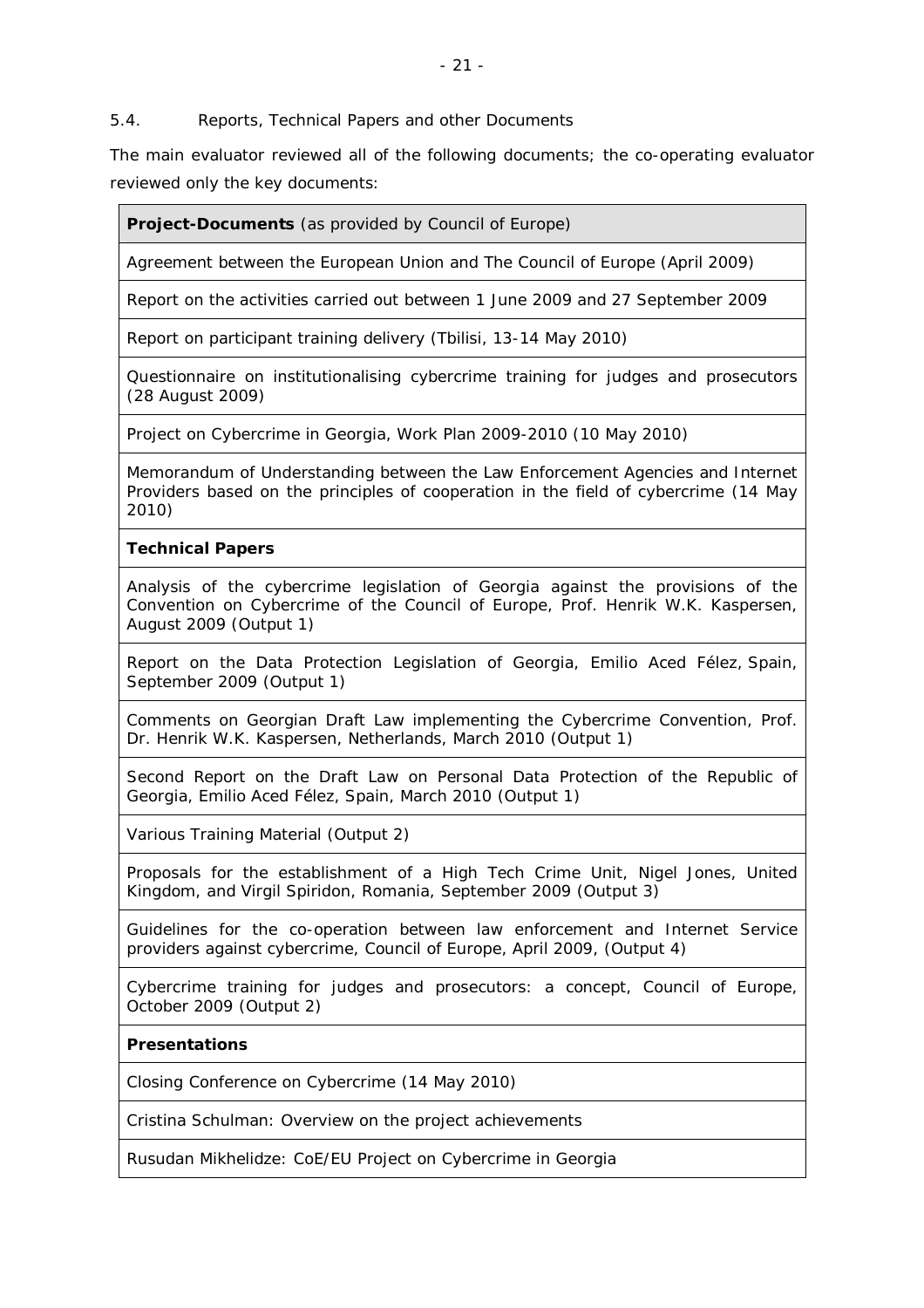# *Regional Workshop on Cybercrime (13 May 2010)*

Wout de Natris: Spam fighting in the Netherlands

Eirik Tronnes Hansen: The experience of Norway in fighting cybercrime

César Lorenzana Gonzalez: The experience of Spain in fighting cybercrime

Bilal Sen: The experience of Turkey in fighting cybercrime

Wout de Natris: Law enforcement and co-operation

Graham Sutton: Data protection and cybercrime investigations

Markko Künnapu: Strategies for enhancing cyber security

*Conference on Cybercrime (2 March 2010)*

Prof. Dr W.K Henrik Kaspersen: Challenges in implementing the Convention on Cybercrime and progress made by Georgia

Virgil Spiridon: Investigating cybercrime: lessons learnt and recommendations (Romania experience)

> *Worskhop on law enforcement authorities and Internet service providers cooperation (2 March 2010)*

Cristina Schulman: The CoE Guidelines for the cooperation between law enforcement and Internet service providers against cybercrime

Uwe Manuel Rasmussen: Investigation of computer crimes and the role of service providers

Virgil Spiridon: LEA-ISP cooperation: examples of good practices

*Workshop on cybercrime and data protection legislation (29 September 2009)*

Uwe Manuel Rasmussen: Challenges of fighting cybercrime and using digital evidence

Nigel Jones and Virgil Spiridon: Proposals for the establishment of a High Tech Crime Unit in Georgia

Prof. Dr W.K Henrik Kaspersen: Analysis of the cybercrime legislation of Georgia against the provisions of the Convention on Cybercrime

Emilio Aced Félez: Analysis of the data protection legislation of Georgia

*Round table discussion on High Tech Crime unit (28 September 2009)*

Nigel Jones and Virgil Spiridon: Proposals for the establishment of a High Tech Crime unit in Georgia

Virgil Spiridon: Practical examples of investigating cybercrime